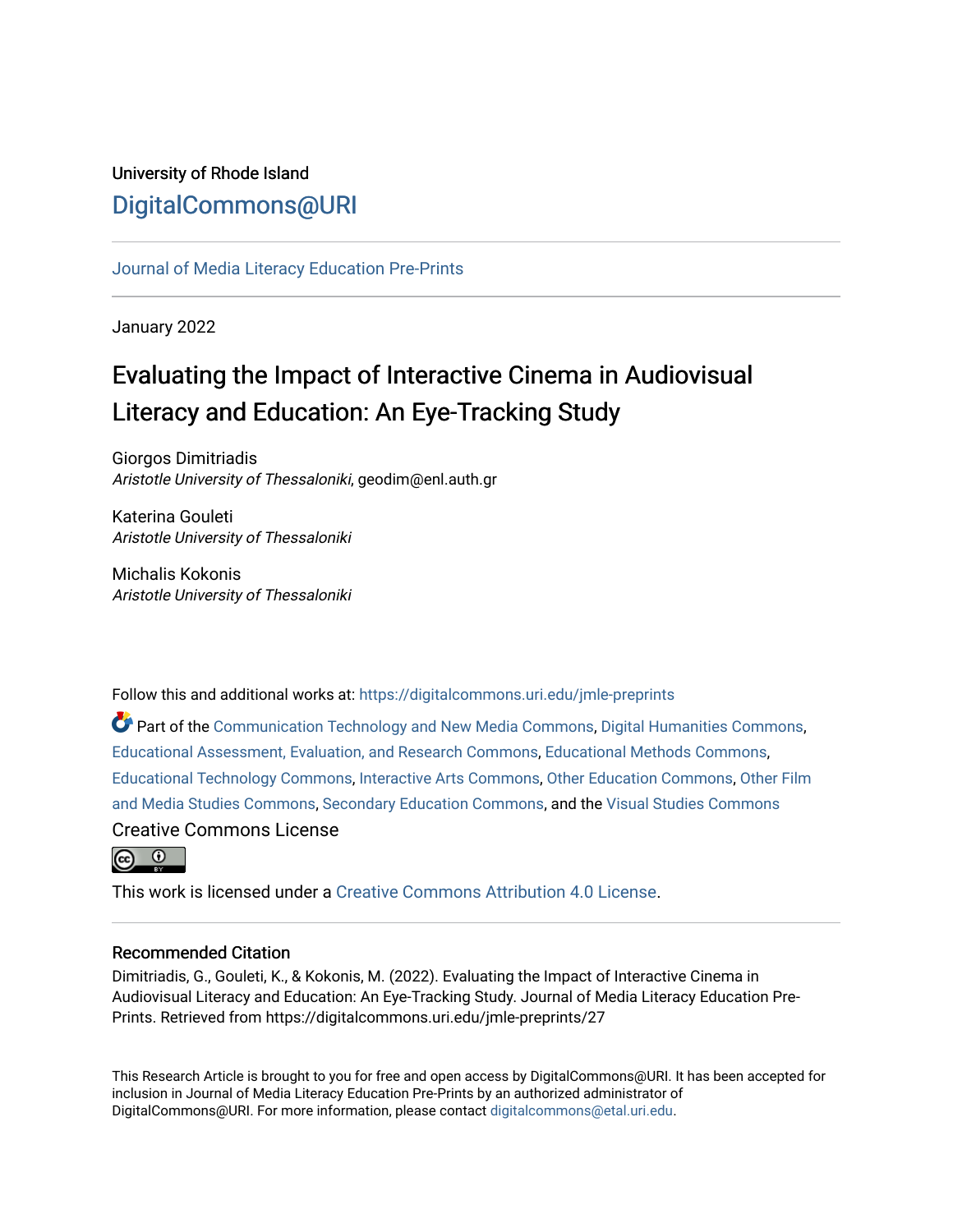# **Evaluating the Impact of Interactive Cinema in Audiovisual Literacy and Education: An Eye-Tracking Study<sup>1</sup>**

**Abstract**. The present paper explores the use of interactive cinema in education from the perspective of young students' responsiveness. With the use of an eye-tracker, gaze data was collected from students aged between 10-13 years who watched a short film extract, enhanced with a number of interactive elements or "hotspots" that appeared during playback. During the experiment, the eye-tracker collected data on the behavioral patterns of student participants with regard to their willingness to access the interactive elements on screen, the time they devoted to reading them, possible optimal positions of those elements, etc., also studied in relation to demographic information concerning age group, area of living, and sex of the participants. The aim of the experiment was to assess students' responses in the context of exploring the prospects for using interactive cinema in education in order to teach elements of audiovisual literacy as well as any other cross-curricular content.

**Keywords:** Film, interactivity, multimedia learning, eye-tracking, audiovisual literacy.

# **1. INTRODUCTION**

\_\_\_\_\_\_\_\_\_\_\_\_\_\_\_\_\_\_\_\_\_\_\_\_\_\_\_\_\_\_\_\_\_\_\_\_\_\_\_\_\_\_\_\_\_\_\_\_\_\_\_\_\_\_\_\_\_\_\_\_\_\_\_\_\_\_\_\_\_\_\_\_\_\_\_\_\_\_\_

The integration of film in the teaching and learning (T-L) process is a practice with a generally positive impact. As such, combining it with new technologies of interactivity and immersion within the context of multimedia learning should be aimed at further improving and facilitating learners' experience, always in relation to the desired learning outcomes. Nevertheless, considerations arise in relation to the introduction of new tools in T-L, as well as the effective use of existing ones. One might consider the integration of films in education as being somewhere in between: on one hand, films are already being used in T-L in several ways by instructors of all levels specializing in various teaching subjects; but on the other, films do not seem to enjoy the established status other teaching aids do, such as literature for instance. Despite its dominance in entertainment, film has been struggling with securing a permanent place in T-L for quite some time now, at the same time that interactivity is gaining ground in people's everyday routine. Taking that as a starting point, the present paper addresses the role that film can indeed play in T-L: based on an experiment that tests the use of interactive narrative film in a learning activity, the project utilizes eye-tracking to monitor and assess student response, and, by extension, the viability of using this form of interactive cinema as the basis of educational resources.

<sup>&</sup>lt;sup>1</sup> This research is co-financed by Greece and the European Union (European Social Fund – ESF) through the Operational Program "Human Resources Development, Education and Lifelong Learning 2014-2020" in the context of the project "Implementing Audiovisual Media in Education: Evaluation and Application of Eye-tracking Data" (MIS 5005088).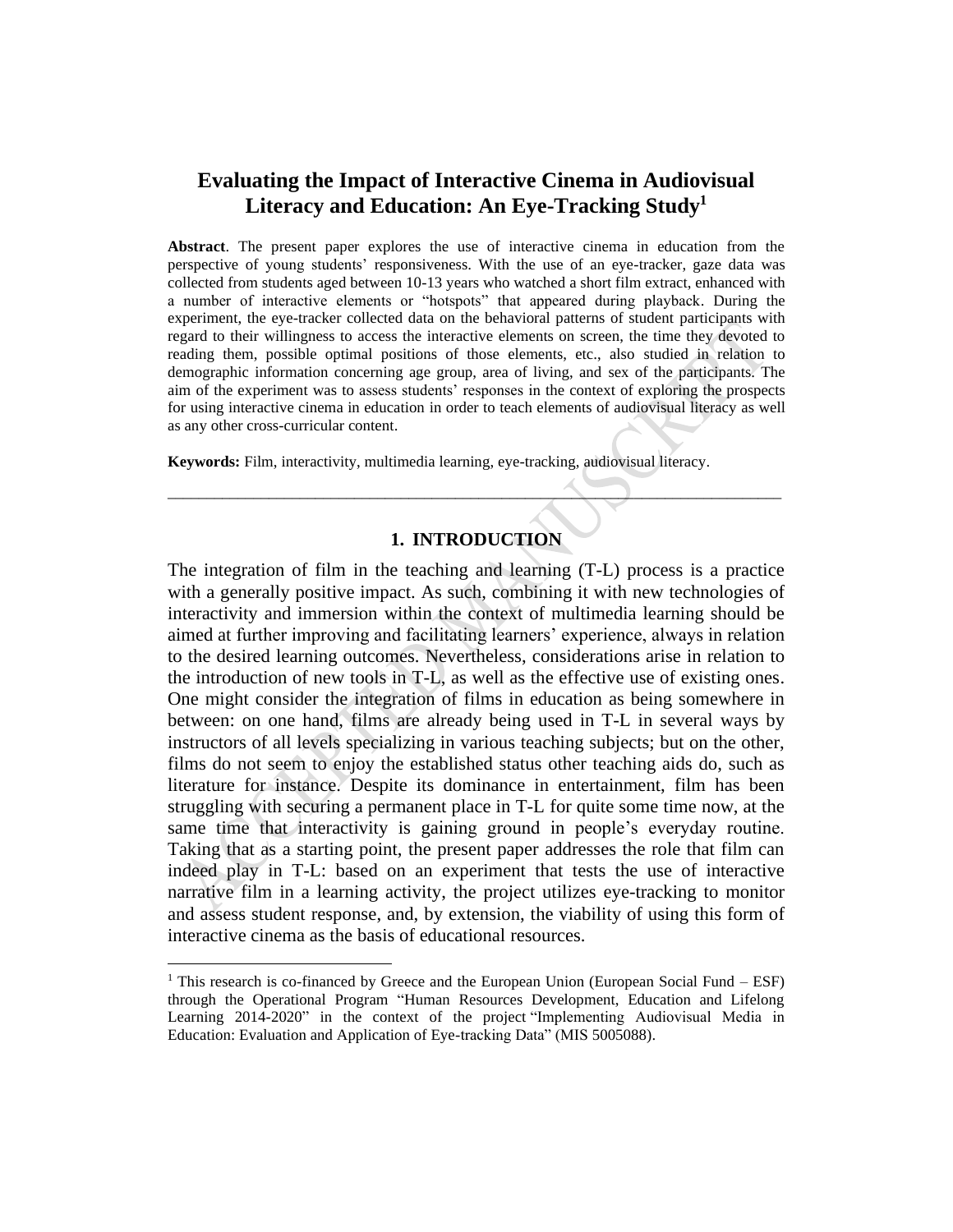There was a conscious attempt in the project both to test a form of film that matches the increasingly haptic way of interacting with visual texts today, and to support it with the level of reliability that eye-tracking data can provide. The fact that audiovisual content is delivered to viewers today to a large extent with the use of devices such as computers, smartphones, tablets or smart TVs involves accessing audiovisual texts through touch screens or mouse clicks that require interaction with some form of user interface. This condition creates new possibilities for using such texts in education, but also poses research challenges, since a better understanding of the cognitive operations involved in such an interaction is required. Eye-tracking was deemed to be the proper tool to address those challenges; because of its ability to monitor viewers' visual attention, eyetracking is "very suited to study differences in attentional processes evoked by different types of multimedia and multi-representational learning materials" which usually involve the use of computers (Van Gog  $&$  Scheiter, 2010, p. 95).

The form and interface of an interactive form of cinema in the project was based on the communicative and informative potential of an audiovisual text in the context of multimedia learning. It was also driven by relevant research indicating that "it is not the media that matter, but how they are used" (Fletcher  $\&$ Tobias, 2005, p. 118), and that a lot of care is required in the "design, format and configuration of the content shown" in multimedia learning (Molina et al., 2018, p. 45). That way, teaching materials may benefit from a form of audiovisual narrative text that is not only entertaining but also open to an array of possibilities. Such possibilities include the integration of additional, external information that is combined with the audiovisual text to significantly expand the quality and quantity of information it can provide: interactive films of this kind are enhanced with multimodal<sup>2</sup> connections to other audiovisual content or texts, that build on the knowledge that those films can offer. The element of interactivity also enriches the functionality and appeal of such films: the success of a properly designed interactive audiovisual text lies in its ability to invite engagement with it, which is a strongly desired feature in T-L activities as well. At the same time, interactivity respects students' learning pace by allowing them to access that extra information at will. In other words, interactive cinema that has been successfully integrated in an educational activity can render it an appealing source of information worth exploring through multimedia learning.

<sup>&</sup>lt;sup>2</sup> The terms "multimodal" and "multimedia" are strongly related to each other in T-L. In fact, Moreno & Mayer (2007) have used them interchangeably (p. 309), referring to a definition of "multimodal learning environments as learning environments that use two different modes to represent the content knowledge: verbal and non-verbal" (Paivio, 1986, as cited in Moreno & Myer, 2007, p. 310). In the latter mode, the authors include both static graphics such as photos, images, maps, etc., as well as dynamic graphics such as video (p. 310).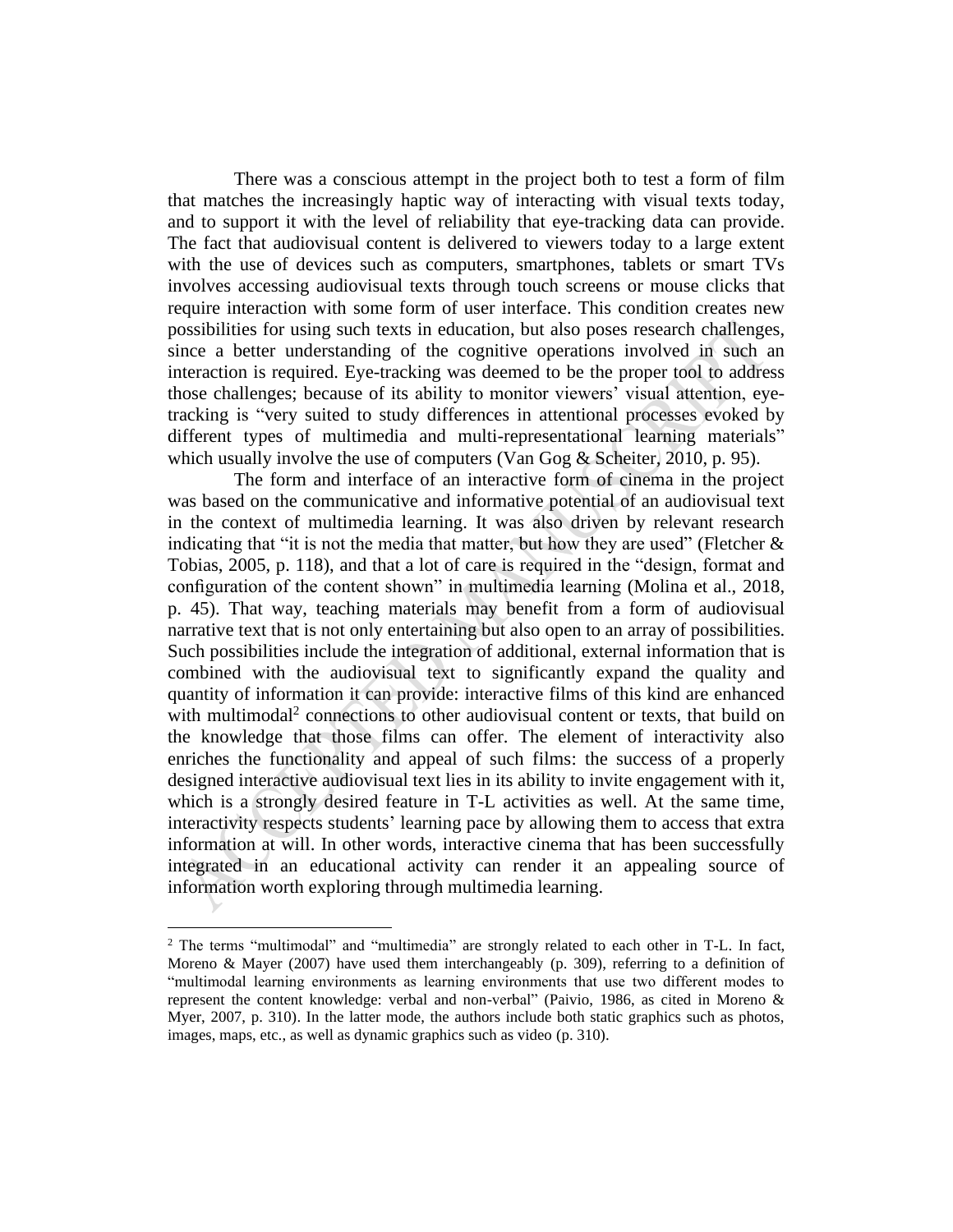#### **2. FOUNDATIONS OF THE PRESENT STUDY**

#### **a. Film and Multimedia Learning**

The impetus behind this project has been the increasing exposure of people, especially of younger ages, to multimedia of all sorts, and the consequent need for further research on how this can be put to good use. Relevant studies make this need obvious; in Sweden, for instance, a significant increase has been observed in children's use of various types of digital media since the early 2010s, with children aged between 9-14 years spending an average of 87' per day online (Gidlöf et al., 2012, p. 330), an age group which includes the one that the present study focuses on. This observation directs attention to the possible ways of enabling a better interaction with the content of that media. Specifically concerning the comprehension of film within the present context, several definitions have been suggested for the concept of visual literacy, for instance the one offered by Nöth (2003) as "the ability to decode the pictorial repertoire of the media without indexical or iconic support;" or Messaris's (1994) multi-levelled understanding of visual literacy as ranging between comprehending the content of visual media, to developing skills for recognizing their aesthetic qualities (as cited in Scheiter et al., 2009, p. 78). Considering the lack of tools to accurately determine students' visual literacy (Scheiter et al., 2009, p. 78), as well as the general observation that today people's processing capabilities are under increasing strain (Lajoie & Nakamura, 2005, p. 489), it seems very reasonable to steer research attention towards exploring the ways this added information is, or can be, handled more efficiently. Acquiring more insight into processes of visual literacy and multimedia learning would enable students to respond better to material such as film within T-L conditions.

This need for further research should be geared towards the nature of multimedia content and its connection to film in particular. Although a final definition for multimedia still seems rather elusive, film seems to be an integral part of its various versions. Collins et al. (1997) refer to this difficulty and opt for a definition that includes at least three out of a list of six audiovisual components presented on a computer, such as video, sound and text (pp. 3–4). Another early definition describes multimedia as "the combination of various digital media types such as text, images, sound and video, into an integrated multi-sensory interactive application or presentation to convey a message or information to an audience" (Neo & Neo, 2001, p. 20). A simpler, more versatile, and presently more relevant definition is the one by Mayer (2005b) who defines multimedia as "presenting both words (such as spoken text or printed text) and pictures (such as illustrations, photos, animation, or video)" (p. 2). Although the term remains distinct from that of *hypermedia*, the two concepts have been associated with each other (Collins et al., 1997, p. 5; Dillon & Jobst, 2005, p. 569), especially when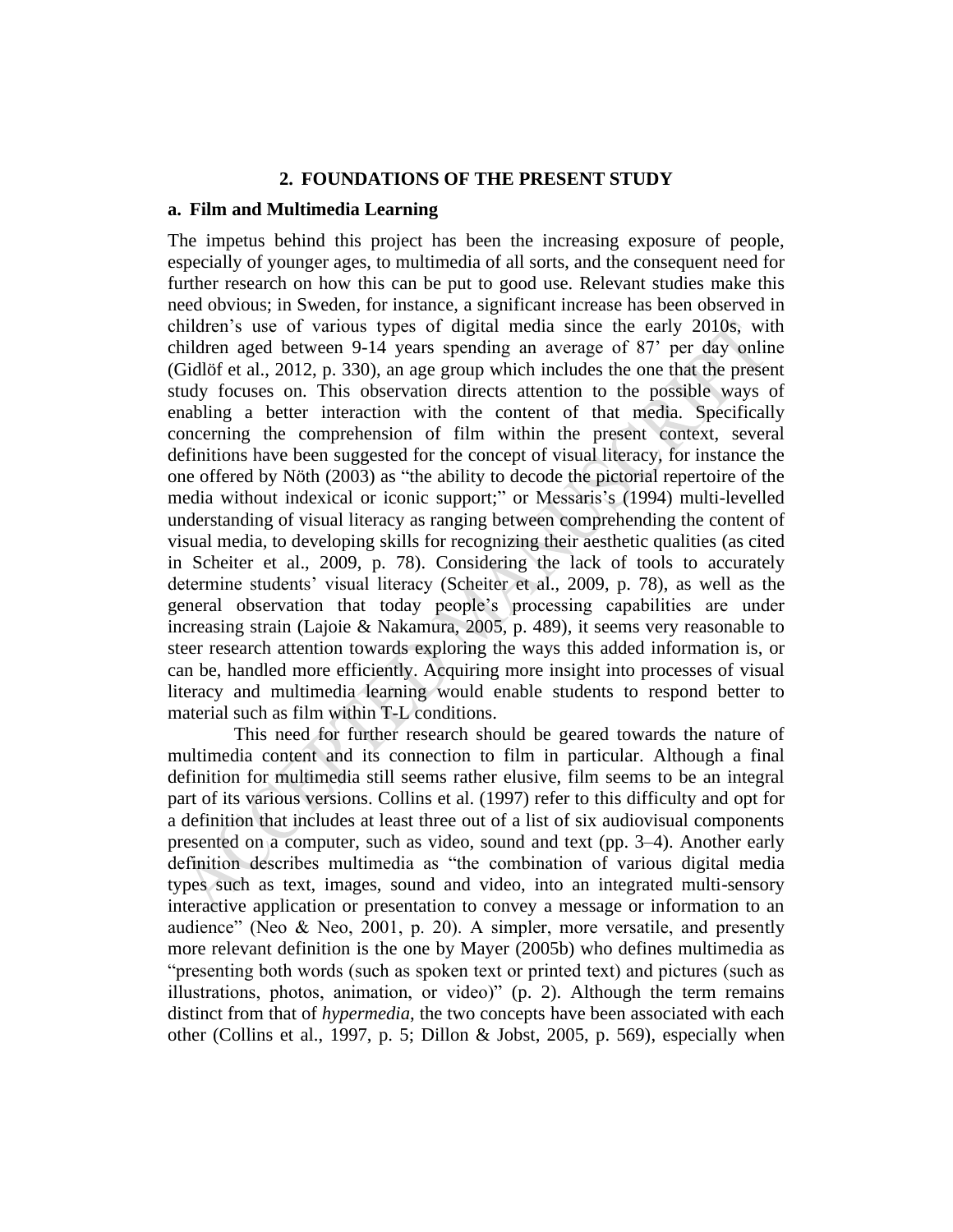"the interactive aspects of multimedia" come into play (Lajoie & Nakamura, 2005, p. 490).

The incorporation of our version of interactive film in T-L, therefore, falls well within the scope of *multimedia learning* and *instruction*, that is, the process by which learners are exposed to a combination of material presented in both words and images, which is based on Mayer's *multimedia principle*: this simultaneous exposure to words and images is believed to significantly facilitate learning (Fletcher & Tobias, 2005, pp. 117–118; Mayer, 2005a, pp. 31–32, 2005b, p. 3, 2009, pp. 4–5, 2014, p. 385). Mayer's theory is based on the assumption that "learners are limited-capacity dual encoders who actively process information in order to integrate it meaningfully with their existing knowledge" (Dillon & Jobst, 2005, p. 570). There are some additional parameters in the present project related to multimedia learning. First, there are debatable indications that the use of video or animation is actually more attractive than still pictures as one of the types of media used in education (Fletcher & Tobias, 2005, p. 123; Takacs & Bus, 2016); and second, with regard to the form of the material, studies reveal the importance of presenting the diverse sources of information in multimedia in a contiguous manner; Mayer's principles of *temporal contiguity* and *spatial contiguity* stress the increased effectiveness for learning when words and pictures are presented simultaneously, as well as close to one another on a page or screen (Ayres & Sweller, 2014, pp. 140–143; Fletcher & Tobias, 2005, p. 121; Mayer, 2005c, p. 184). In fact, one of these two channels of information has also been found to be effective when it is aural, which directly relates to the perception of film texts (Ayres & Sweller, 2014, p. 143). In the present study, the film extract that incorporated the added interactive elements is in line with these principles: all the interactive elements that were used contained text as well as, in some cases, an explanatory image; they were also placed within the film borders during playback and thus coincided with the film features that they explained.

# **b. Advancing technologies in education: interactivity and the role of eyetracking**

The degree to which films and other audiovisual material can be used for educational purposes is also affected by changes in available technologies. The rapidly spreading availability of streaming services and online content creates the conditions for reconsidering the use of films in T-L. The increasing commercially available speed of internet connections, technological innovations, and wide availability and affordability of computers have also gradually allowed audiovisual content to be incorporated in T-L activities (Lajoie & Nakamura, 2005, p. 490). Technology can be beneficial for students, allowing the use of "attractive and versatile teaching electronic materials providing information in the form of text and images, moving graphic elements as well as synchronized verbal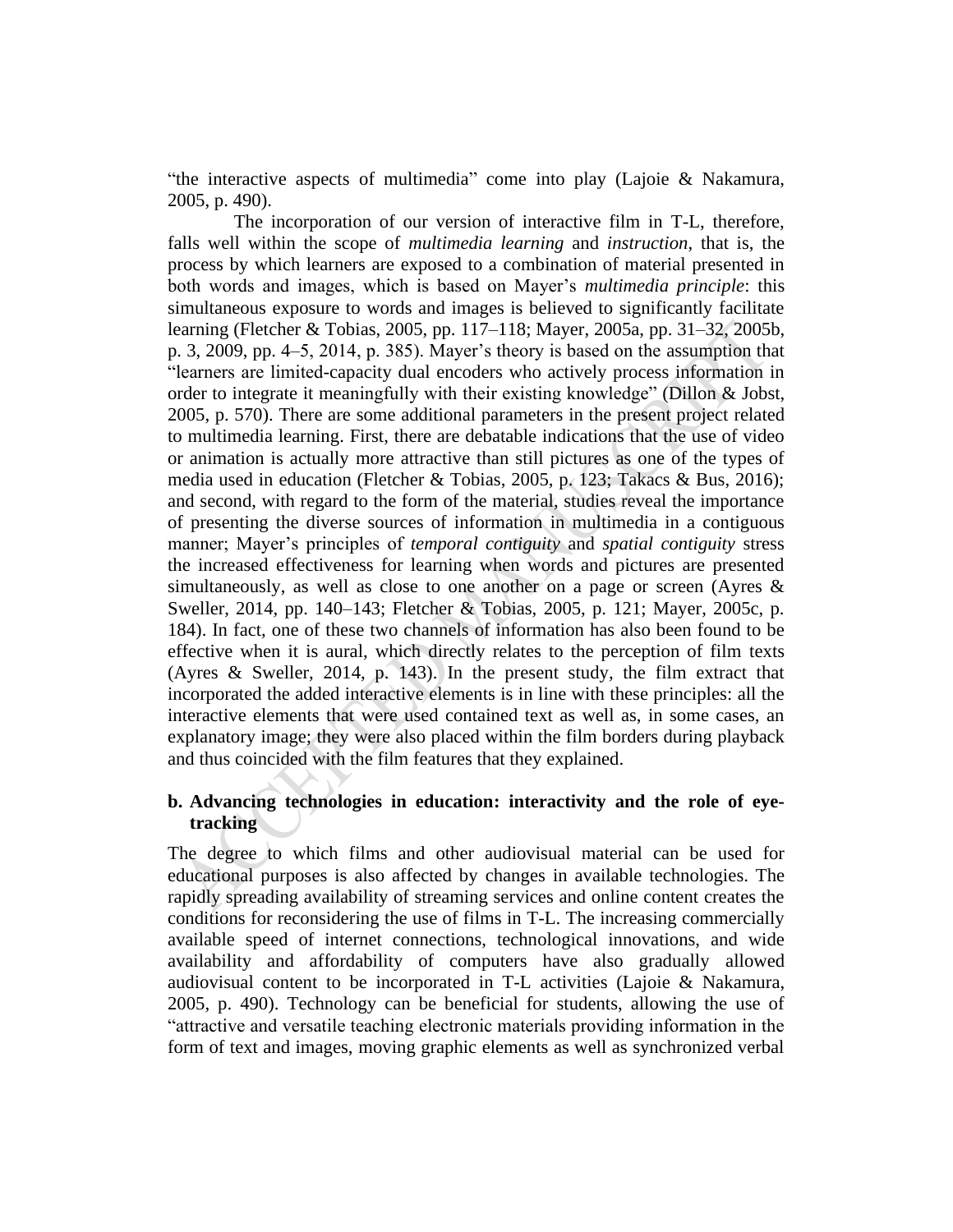information" (Molina et al., 2018, p. 45). Precisely within these conditions, research is shifted towards learners' interaction with multimodal material as a way of learning through active engagement rather than simple observation (Lajoie & Nakamura, 2005, p. 490; Renkl & Atkinson, 2007, p. 235).

It becomes obvious that the concepts of interactivity and multimodality lie at the heart of these research considerations. The commercial shift towards interactive forms of entertainment<sup>3</sup> is the technological outcome of abundance and availability of content, as much as it is an opportunity for novelty in T-L. In an early account of using interactive videos in T-L, Norris et al (1990) had highlighted the need for more "reliable experimental evidence" on the use of IT in education, while stressing the positive effects of interactive video on students' learning pace, enjoyment and motivation (cited in Collins et al., 1997, p. 21). In the early 2000s non-interactive videos were considered "much less effective for creating contexts that students can explore and reexamine, both individually and collaboratively" (Bransford et al., 2000, p. 209) and studies in interactivity and learning were considered insufficient (Kettanurak et al., 2001, p. 542). Despite the fact that interactivity still also lacks a fixed definition (Domagk et al., 2010, pp. 1024–1025; Moreno & Mayer, 2007, p. 310; Renkl & Atkinson, 2007, p. 235), it is considered today by many as the most promising form of educational technology (Domagk et al., 2010, p. 1024). With the changing technological landscape allowing interactive forms of multimedia to increase dramatically, and with a wealth of digital tools and film content also readily available for individual and educational use, the same need for more targeted research still persists, probably more than ever before.

The significance of using eye-tracking in a project such as this lies not only in the kind of knowledge that it can provide, but also in the fact that relevant eye-tracking research still seems to be relatively limited. In contrast to the prominent use of traditional research tools<sup>4</sup> to comprehend the cognitive impact of multimedia learning, methods that directly study "the cognitive and perceptual processes underlying these effects are relatively rare" (Van Gog & Scheiter, 2010, p. 95). Eye-tracking can facilitate the study of those processes by enabling researchers to obtain immediate, raw data about the visual behavior of participants. Within the wider benefits of using it for studying human-computer interfaces (Sungkur et al., 2015, p. 1786), especially when working with younger

<sup>&</sup>lt;sup>3</sup> Gaming is probably the spearhead of interactive technologies, but even something as common today as video-on-demand (VoD) constantly engages viewers with forms of interactivity, enabling them to control their entertainment experience.

 $4$  Van Gog & Scheiter (2010) note that research on the cognitive impact of multimedia learning has generally been "based on (transfer test) performance measures, sometimes combined with measures of cognitive load and/or time-on-task" (p. 95).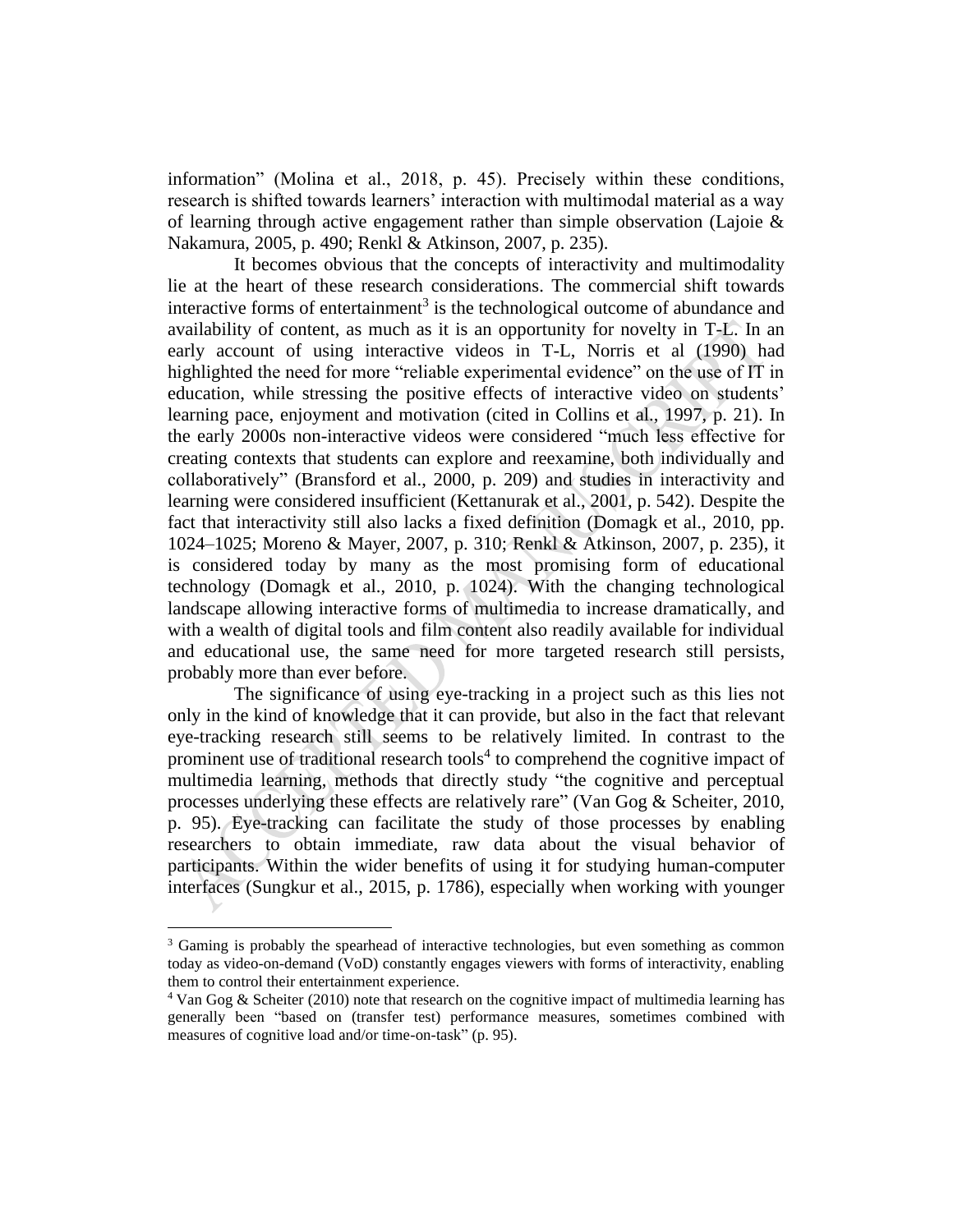participants, eye-tracking "provides information not consciously controlled by the students," offering an insight into "their interests and preferences, which is more difficult to obtain using traditional techniques" (Molina et al., 2018, p. 45), and more specifically into the "cognitive process of learning" (Lai et al., 2013, p. 91). Responding to the current need for obtaining data on the way multimedia learning is cognitively processed, eye-tracking can be particularly helpful in studies that include "multimedia multi-representational learning materials" as it can "provide unique information concerning what medium or representations are visually attended to, in what order, and for how long" (Van Gog & Scheiter, 2010, p. 95); this, in turn, can help research on multimedia learning "overcome the limitations of self-reporting measurements" (Alemdag & Cagiltay, 2018, p. 413). Despite the fact that the need for more eye-tracking research on the combination of text and images in education has been repeatedly pointed out (Jacob & Karn, 2003, p. 587; Schmidt-Weigand, 2009, p. 92), relevant work on this field still remains inadequate and in need of further contributions (Alemdag  $\&$  Cagiltay, 2018, pp. 415).<sup>5</sup> We believe that the present work addresses several of the underrepresented characteristics in relevant studies, specifically with regard to the researched school subject, the age groups of participants and the country of origin.<sup>6</sup>

#### **3. DESCRIPTION AND PROCESS OF DATA COLLECTION**

#### **a. Target group**

The participant sample selected for the project included 82 students attending the last two grades of Primary school and the first two grades of Secondary school, which, in the Greek educational system, generally include the ages between 10 and 13. This selection was based on the cognitive abilities of students in relation to both the material used in the activity and their familiarity with computers: further widening the age gap between the two educational levels (recruiting students of e.g. 12 and 16 year of age) would probably and quite predictably

<sup>5</sup> Dogusoy and Cagiltay (2009) provide an account of educational research that has been carried out with the use of eye-tracking. The studies that they present in their work include, but are not limited to, multimedia learning.

<sup>6</sup> Alemdag and Cagiltay (2018) provide an overview of available literature in English on eyetracking and multimedia learning published in the period 2010-2016. First, film was not researched in any of the considered studies as it does not appear in the table presenting the various researched subjects provided by the authors. Second, the percentage of studies with Secondary education participants (Middle school in particular) amounted to 5.8%, with Primary education participants (mentioned as Elementary students) constituting 1.2%, and mixed students – without mentioning specific age groups – a mere 1.2%. Finally, the country of origin for published papers also showed relatively little diversity: 65% were from Europe, with 25 out of 39 being from Germany (pp. 417–418).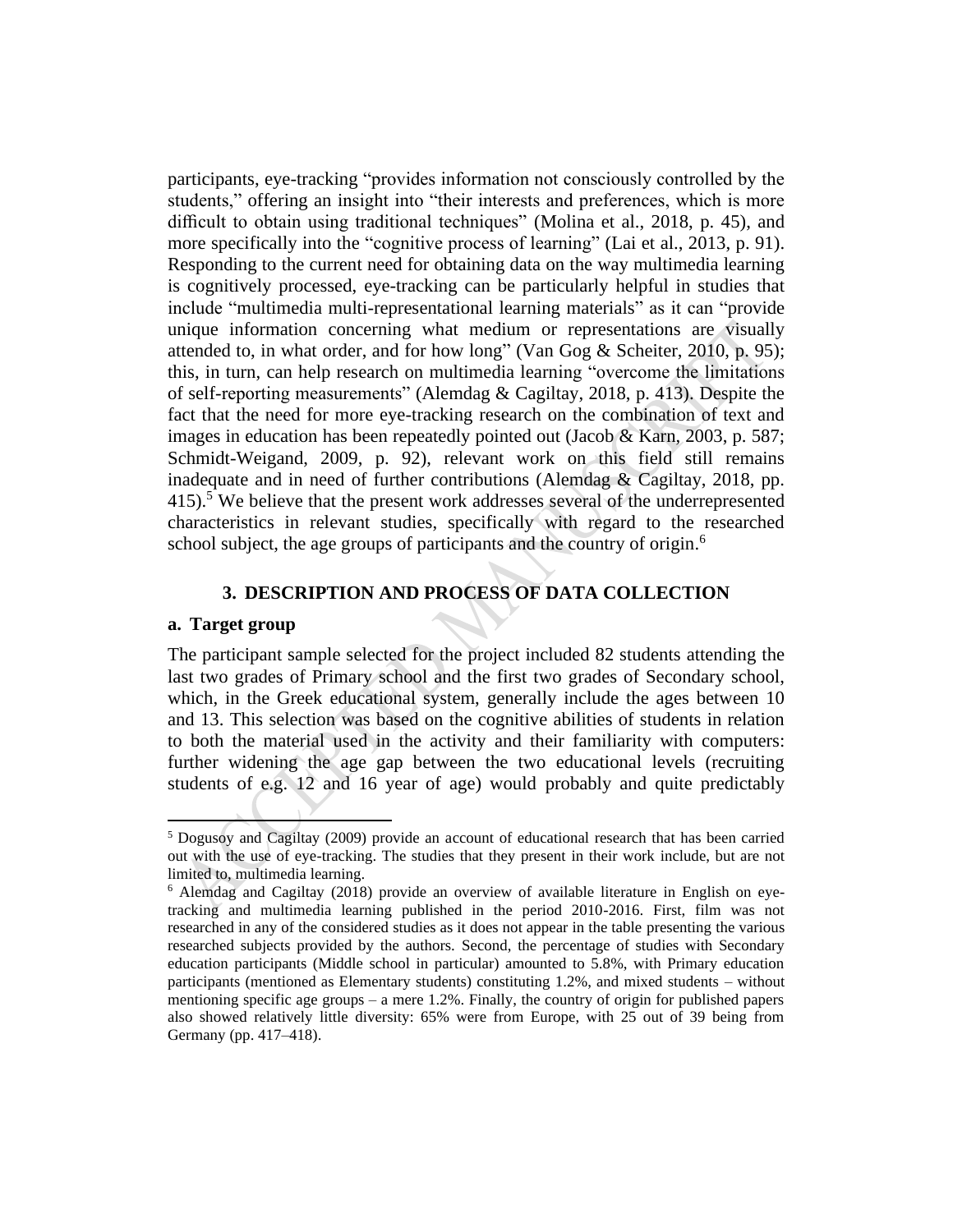produce unequal results given the nature of the present experiment. More specifically, such a selection may have been more straightforward in terms of the comparison of the two levels; it might also have been more applicable internationally, given the fact that the separation between Primary and Secondary education at the age of 10-13 reflects specifically the Greek educational system. Nevertheless, considering a wider age gap such as this would be more appropriate once the purposes of the present experiment have been explored: first a basic understanding of student engagement with interactive film needs to be established, before a subsequent, more fine-grain research can place more emphasis on specific age groups. Such follow-up research could also focus on additional parameters, making use of material that is e.g. more grade-appropriate, or differentiated in other ways as well. <sup>7</sup> Taking all this into consideration, separating participants into groups of Primary and Secondary school students but remaining within student groups of comparable skills also reflects a more practical scope: if a specific form of interactive film such as this one is to be implemented in only one level of education, this experiment can contribute to making that choice a more informed one.

In addition to the first demographic parameter, two additional ones were considered. The second one reflects the sex of participants: a balanced ratio of male (40) to female (42) participants was maintained. Finally, a third parameter of selection considered the area of residence based on population; a simple separation into urban, semi-urban and rural areas was deemed preferable, based on the geographical distribution of population in Greece. <sup>8</sup> The overlapping of all three parameters (age, sex and area of residence) in different groups within the same pool of participants allows the sample to serve the study of several demographic profiles at the same time. A balanced representation of each demographic group within the same parameter was maintained during the selection of participants, and the responses of students across all demographic groups were tested with the same visual material and under the exact same conditions. Considering this co-existence of different demographic characteristics in each student, the final number of participant groups for each demographic parameter from the entire sample of 82 participants is presented in Figure 1:

<sup>&</sup>lt;sup>7</sup> The findings presented at the end of this paper indicate such possible directions that could be subsequently explored.

<sup>&</sup>lt;sup>8</sup> For the urban area, a city of  $>1$  million inhabitants was selected; the semi-urban and rural areas were a town of approximately 20000 inhabitants and two villages of approximately 1000 inhabitants respectively, both of which are fairly common sizes in the geographical distribution of population in Greece.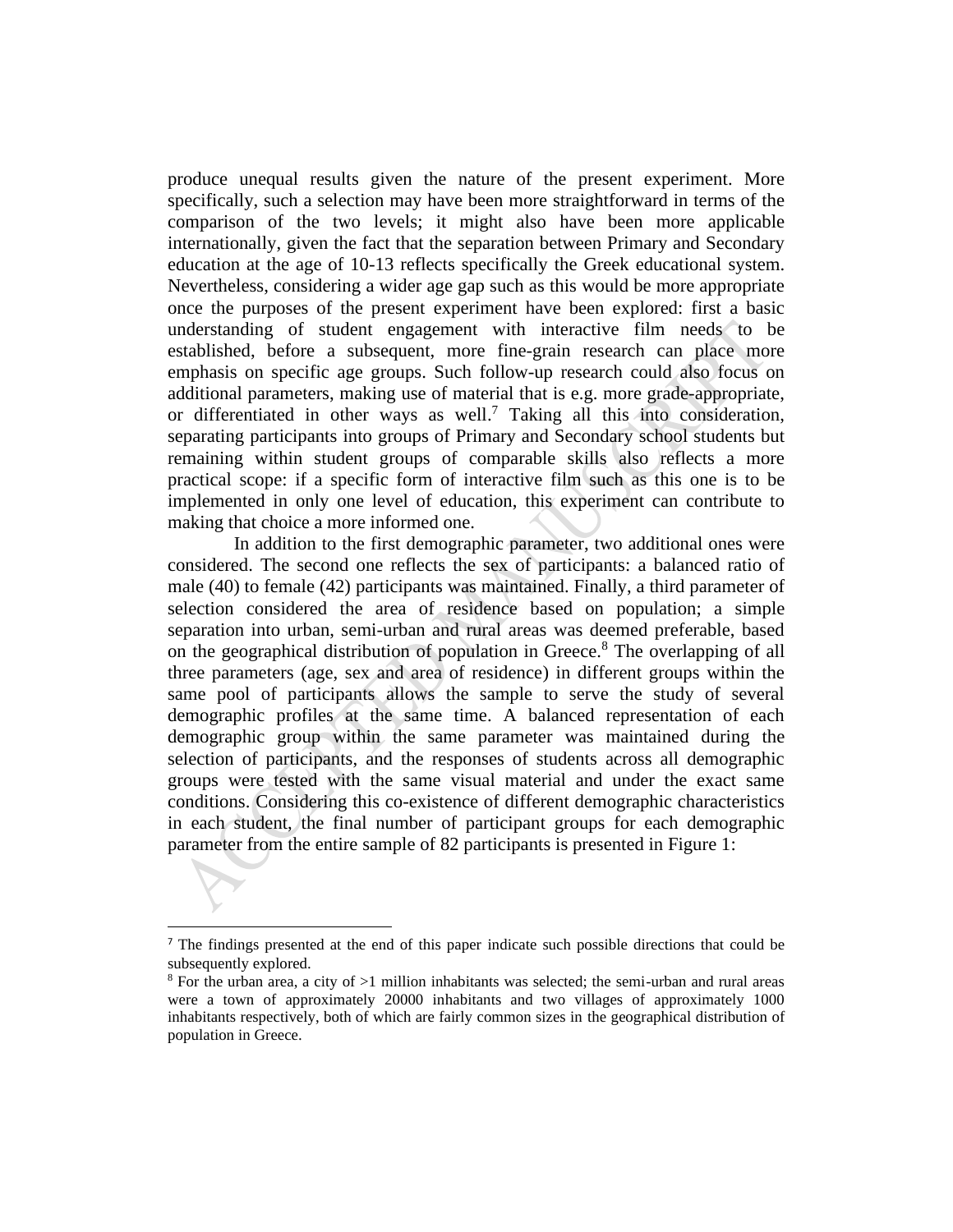

*Figure 1: Breakdown of participant sample*

#### **b. Technical considerations**

With regard to the interactive film that was used, an age-appropriate 4min. 24sec. film extract was selected from a mainstream narrative movie that participants had not seen before.<sup>9</sup> The extract featured some essential cinematic qualities, such as over-the-shoulder shots of characters in dialogue, camera movement, non-diegetic music, CGI effects, contrast between light and shadow, and location shooting. The extract comprised a long tracking shot and a dialogue scene. Interactive elements were spread equally over both these parts and their content included text and pictures. That content was kept very simple, so that participants would be able to go through each one of them in a few seconds at a normal reading rate. The entire content, i.e. both the film extract itself and the interactive elements, was in Greek so that language would not pose an additional barrier while interacting with the activity, and was dissociated from any specific class material taught at school. The reasons for the latter choice were based on the fact that the study, in this particular stage, explores the students' level of engagement with interactive film in general; the feasibility of specific learning objectives within individual subjects can subsequently be explored, once the conditions for optimal interactivity in a T-L environment have been better understood. In other words, relating the content of the film to a specific school subject would be irrelevant before establishing first the potential prospects of this T-L method. It would probably also create

<sup>9</sup> Before engaging with the activity, participants were asked if they had seen the specific film or had any recollection of it, and all of them replied negatively.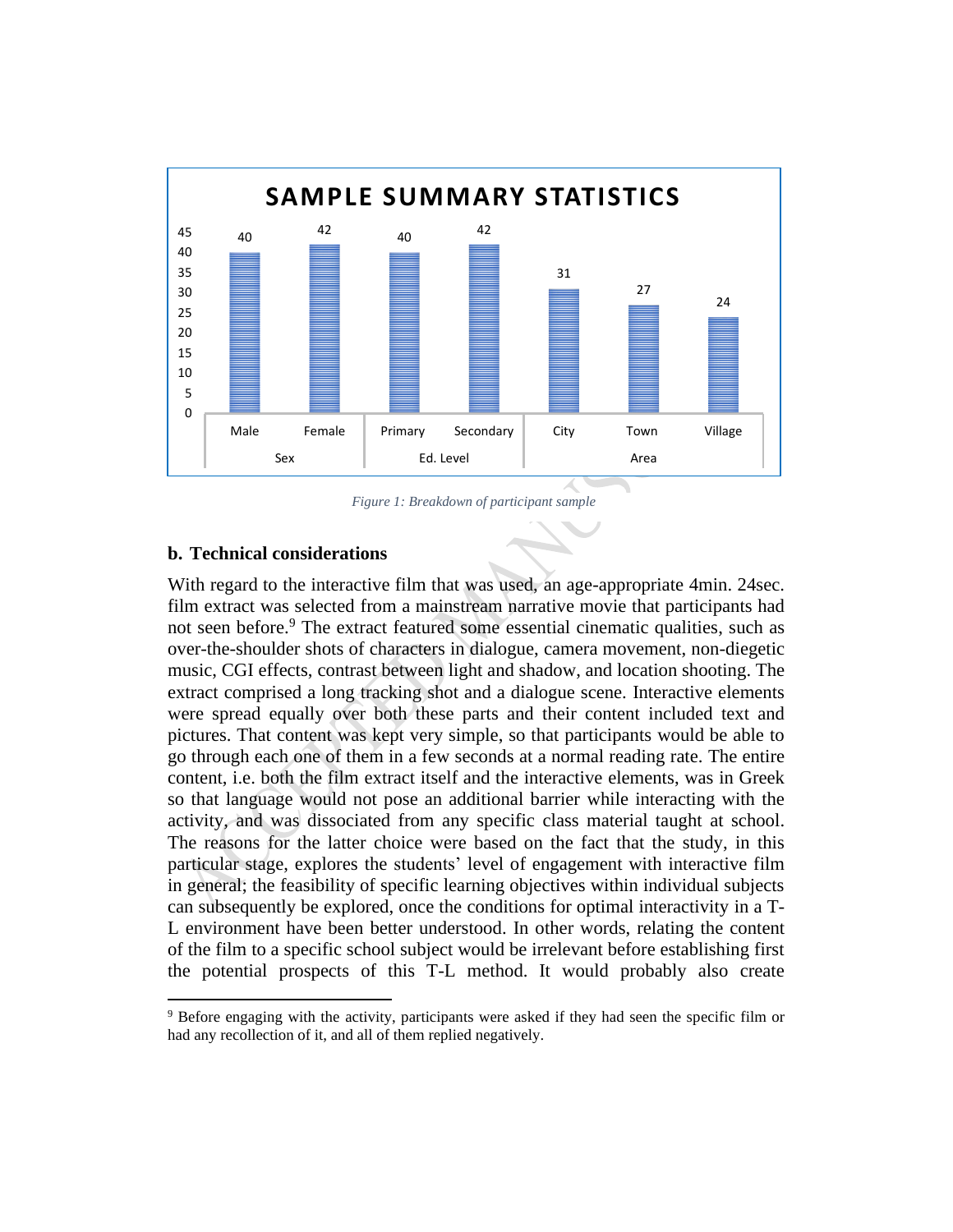impractical complexities, as even the same or similar school subjects are taught differently in each educational level. Finally, there could even be interference with the results themselves: with material tied to a specific school subject, the preference that some students may have for that subject might affect their level of engagement with the activity, thus compromising the collected data.

With regard to the equipment, setup, and software, the conditions aimed to replicate as closely as possible a real-life T-L scenario, in which computers featuring interactive video would probably be used individually by students inside their schools. For this reason, the experiment was conducted entirely inside the participants' schools. Apart from the convenience of bringing researchers to schools rather than student participants to the researchers' lab, the "ecological validity" of a real-life environment (Duchowski, 2007, p. 160) was deemed a desired feature, while still maintaining adequate control of the experiment conditions, for instance the importance of calibrating the eye-tracker (Bojko, 2013, p. 178; Majaranta & Bulling, 2014, pp. 46–47). A *Tobii X2-60* portable eyetracker was used, along with a commercially popular and industry-standard 15.6" screen laptop. The film extract was made interactive in the online platform Wirewax:<sup>10</sup> a set of 8 clickable objects, or "hotspots,"<sup>11</sup> were placed on the film, appearing during playback with approximately 10 to 35sec. intervals (Table 1). For each hotspot, first a neutral image appeared on screen, resembling an animated countdown clock (Fig. 2a), $^{12}$  prompting participants to click on it so that the educational content would open (Figs. 2b-2d); if participants did not click on the animated clock within 10 seconds, the hotspot would disappear permanently. The reason for this was the fact that the content of each hotspot explained the exact part of the film extract where it appeared, with the latter functioning at the same time as a form of visual example; therefore, hotspots lingering on the screen for more time during playback would not only disconnect their content from their examples, but would also start overlapping each other on screen. These timings and durations provide participants with ample time to notice and read each hotspot respectively. Table 1 breaks down the grouping of hotspots with regard to their timestamp (i.e. their time of appearance/availability inside the film extract):

<sup>10</sup> See https://www.wirewax.com/.

<sup>&</sup>lt;sup>11</sup> The term "hotspots" is used by *Wirewax* for the interactive elements that can be used with clips in the platform.

 $12$  Although the specific design that was used was selected from a pre-determined library within *Wirewax*, our selection considered the hotspot size, non-intrusiveness and informativity: the selected hotspots were large enough to notice but without covering too much of the film action on the screen; they were also of a non-overtly conspicuous white & grey color, and resembled a counter-clockwise index motion to signal the ten-second availability of each hotspot.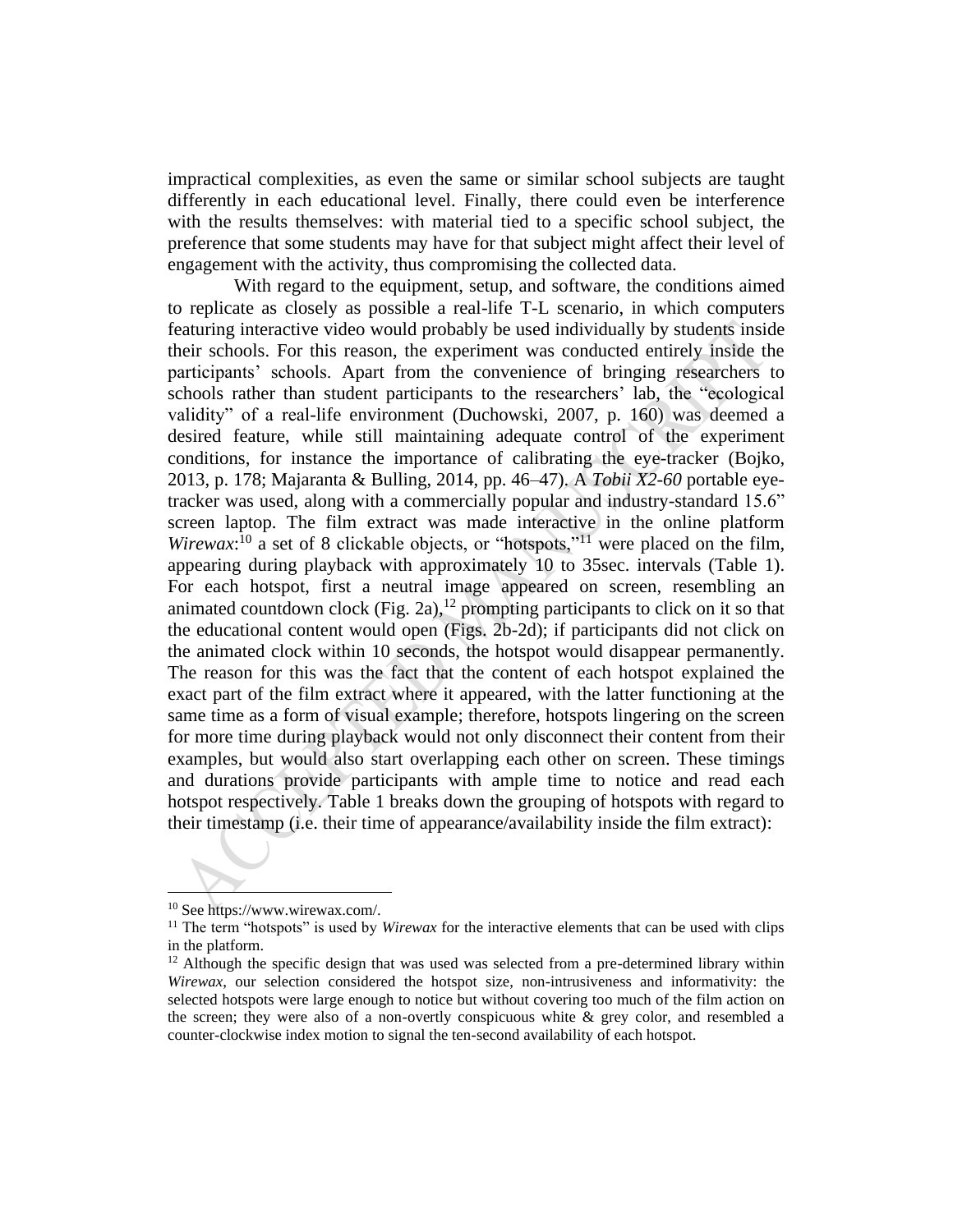# **Table 1:**

 $\overline{a}$ 

Timestamps and grouping of hotspots

| Timestamp in the film<br>extract (min:sec) | Hotspot No. |          | Hotspot Groupings in Tobii Studio |
|--------------------------------------------|-------------|----------|-----------------------------------|
| $00:03 - 00:13$                            | 01          | Group 01 |                                   |
| $00:35 - 00:45$                            | 02          | Group 02 |                                   |
| $01:15 - 01:25$                            | 03          | Group 03 | Group 09 - Tracking               |
| $01:45 - 01:55$                            | 04          | Group 04 |                                   |
| $02:30 - 02:40$                            | 05          | Group 05 |                                   |
| $03:05 - 03:15$                            | 06          | Group 06 | Group 10 - Dialogue               |
| $04:03 - 04:13$                            | 07          | Group 07 |                                   |
|                                            | 08          | Group 08 |                                   |
|                                            |             |          |                                   |



*Figure 2a: The selected design for the hotspot (magnified), featuring an imitation of clock indexes in countdown motion.*



*Figure 2b: A hotspot as it first appeared on the screen; the image shows its actual size relative to that of the film playback (grey area) and controls underneath it.*



*Figure 2c: The small change in the appearance of a hotspot when the mouse pointer hovered over it (i.e. before clicking on it).*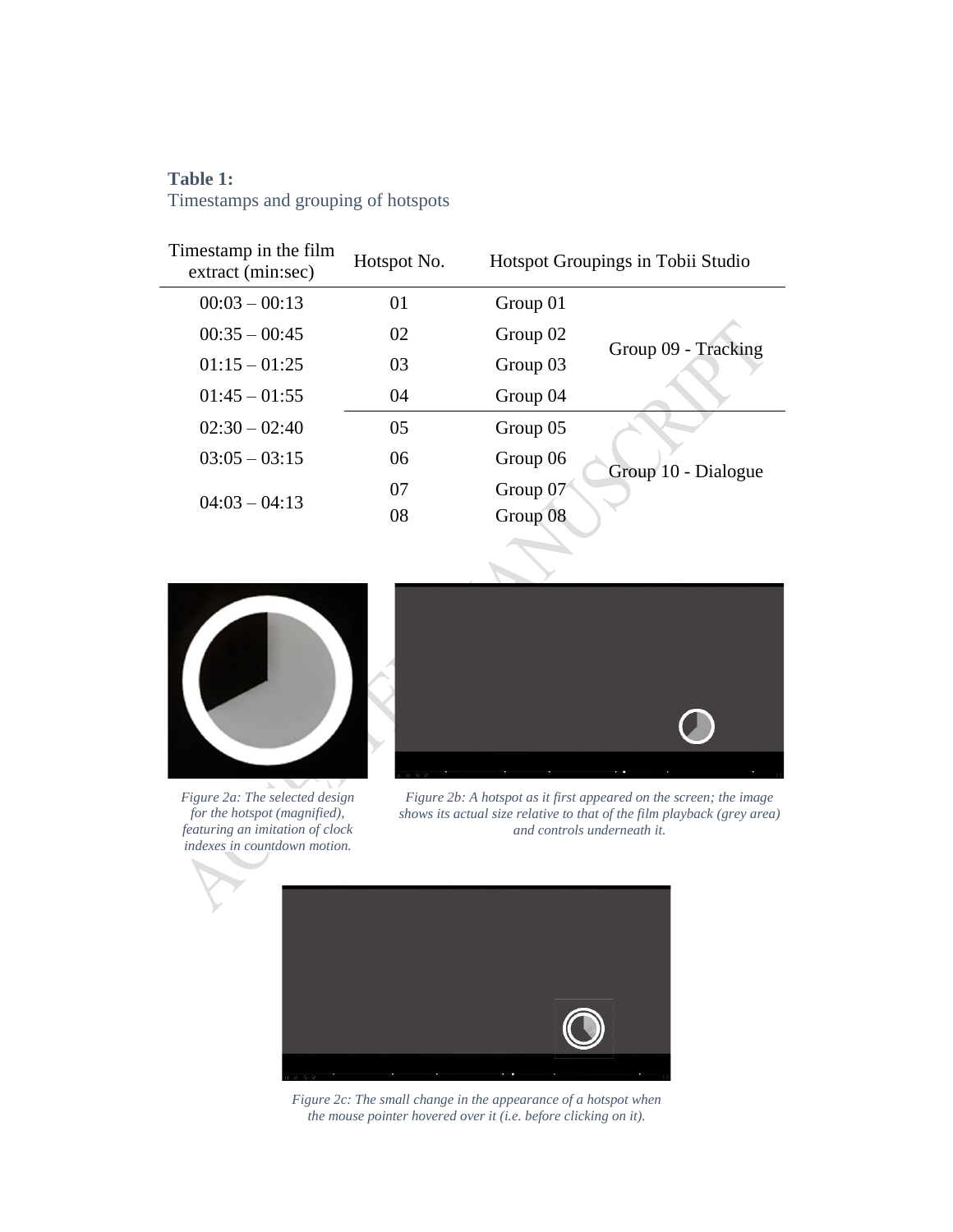

*Figure 2d: The appearance of an average open hotspot content, after participants clicked on it.*

The interactive video was subsequently inserted in Tobii Studio, $13$  the eye-tracker software, so that AOIs (Areas of Interest) would be placed over each hotspot in order for the eye-tracker to collect gaze data only from the hotspots rather than the entire screen. In order to combine data from the same hotspots across all individual participant recordings, AOIs were combined in groups: for example, Hotspot Group 01 included the gaze data of Hotspot 01 collected from all participant recordings combined. Moreover, hotspots 01-04 appeared during the tracking shot that contained no characters or dialogue, whereas hotspots 05-08 appeared during the dialogue scene which mostly comprised over-the-shoulder shots and close-ups. Consequently, in order to consider potential differences in the participants' responses between these two parts of the video, each of these two sets of hotspots was also assigned to additional groups, Group 09 (Tracking) and Group 10 (Dialogue) respectively. Finally, hotspots 07 & 08 were set to appear and disappear simultaneously. Although they were a single item on screen, an additional option was presented to participants after the hotspot was accessed, leading to content outside the film extract; therefore, a separate AOI was used for that option so that the eye-tracker would be able to check the responsiveness of participants to it.

# **4. EVALUATION OF DATA**

## **a. Types of Data Considered**

The specific data parameters studied are the following: (i) *time to first fixation*, (ii) *total visit duration*, and (iii) *time to first mouse click*. Specifically, *time to first fixation* generally indicates how quickly students responded visually to the AOIs

<sup>13</sup> See https://www.tobiipro.com/product-listing/tobii-pro-studio/.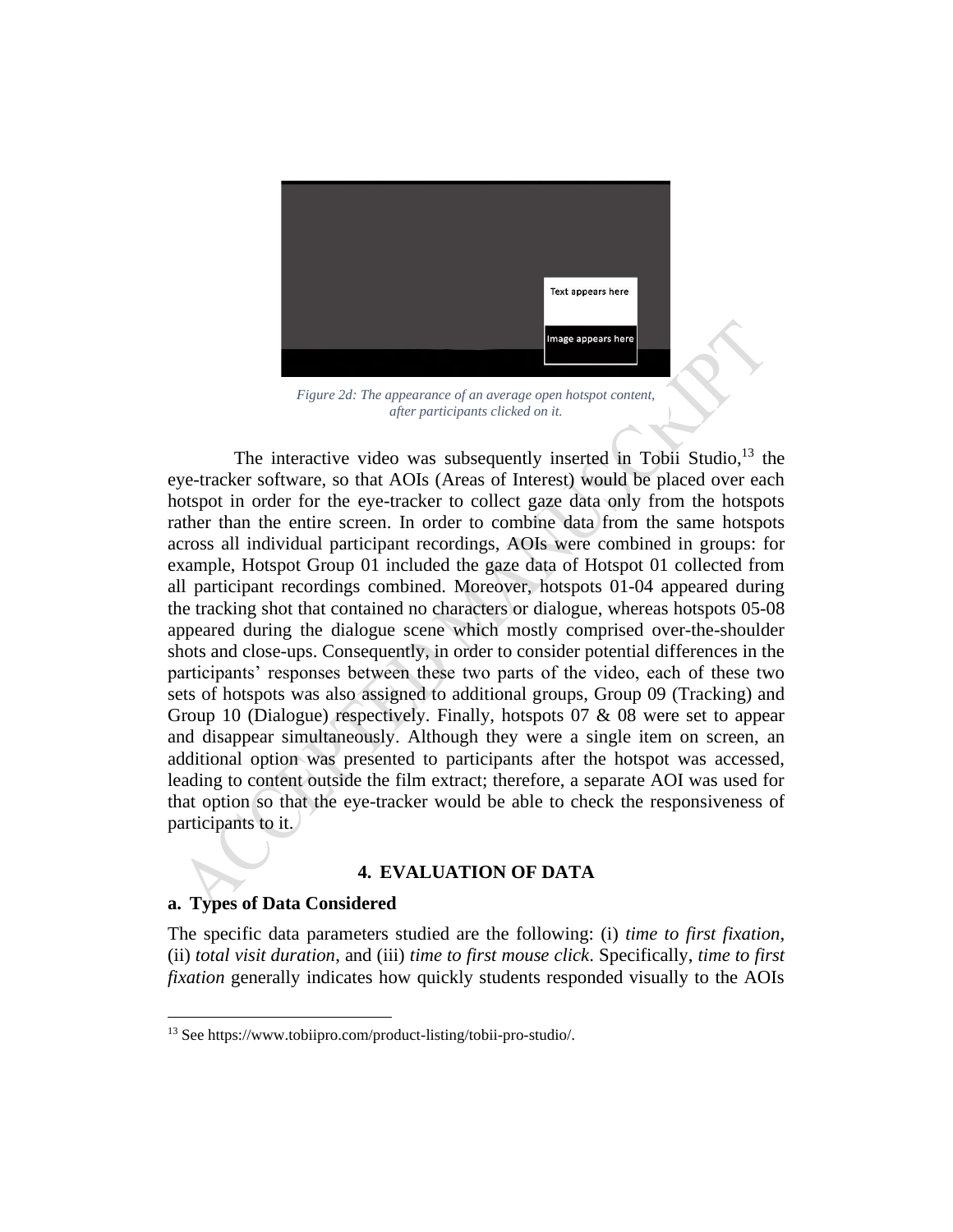thus also revealing their readiness to shift their attention to the hotspots. <sup>14</sup> The second parameter, *total visit duration*, measures the total time that participants spent looking inside the hotspots, which indicates an overall willingness of participants to maintain visual interaction with them<sup>15</sup> as a marker of sustained interest in the interactive parts of the project. Finally, *time to first mouse click* measures not only the swiftness but also the conscious willingness of participants to access the interactive parts of the film, and, as such, it was a key factor in evaluating the overall results in relation to the main focus of the project, which is to approach the educational viability of interactive narrative films of this form. Mouse clicks are normally expected to be more task-driven and voluntary; in other words, whereas participants' eyes may be involuntarily attracted by the sudden appearance of the hotspot as a "bottom-up" change in the salient features of the image, which can thus cause a more reflexive saccadic behavior, controlling the mouse and clicking on specific visual prompts is a much more voluntary action, thus also easier to understand as a conscious, task-related decision. Figures 3-5 present the mean *time to first fixation* – TFF (Fig. 3), *total visit duration* – TVD (Fig. 4), and *time to first mouse click* – TFMC (Fig. 5) in seconds, for all participant groups, as well as a comparison between TFF and TFMC (Fig 6). The following two sections break down the findings based on the content of the film and the demographic profile or participants respectively.





 $14$  This could also provide an indication of the successful (or not) design of the hotspots.

<sup>15</sup> *Total visit duration* differs from *total fixation duration* as it includes the total time of fixations as well as the total time of saccadic activity inside each AOI (Kim et al., 2012, p. 2423). Despite our temporary blindness during saccades (Gidlöf et al., 2012, p. 332), the total time of engaging visually with hotspots combining both fixations and saccades is more pertinent here, as the experiment presently focused on the total time participants spent inside hotspots.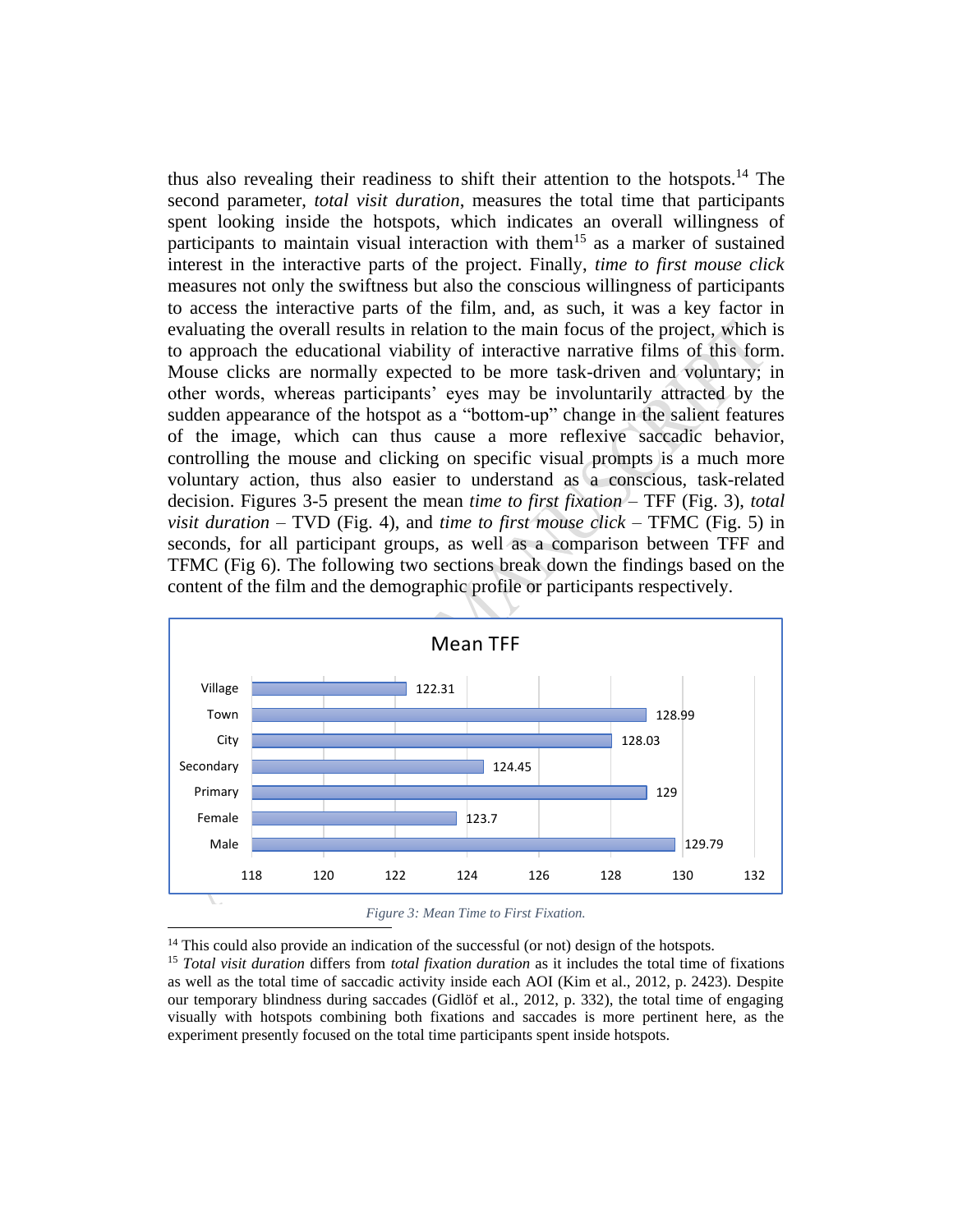





*Figure 5: Mean Time to First Mouse Click.*



*Figure 6: Comparison between mean Time to First Fixation and mean Time to First Mouse Click.*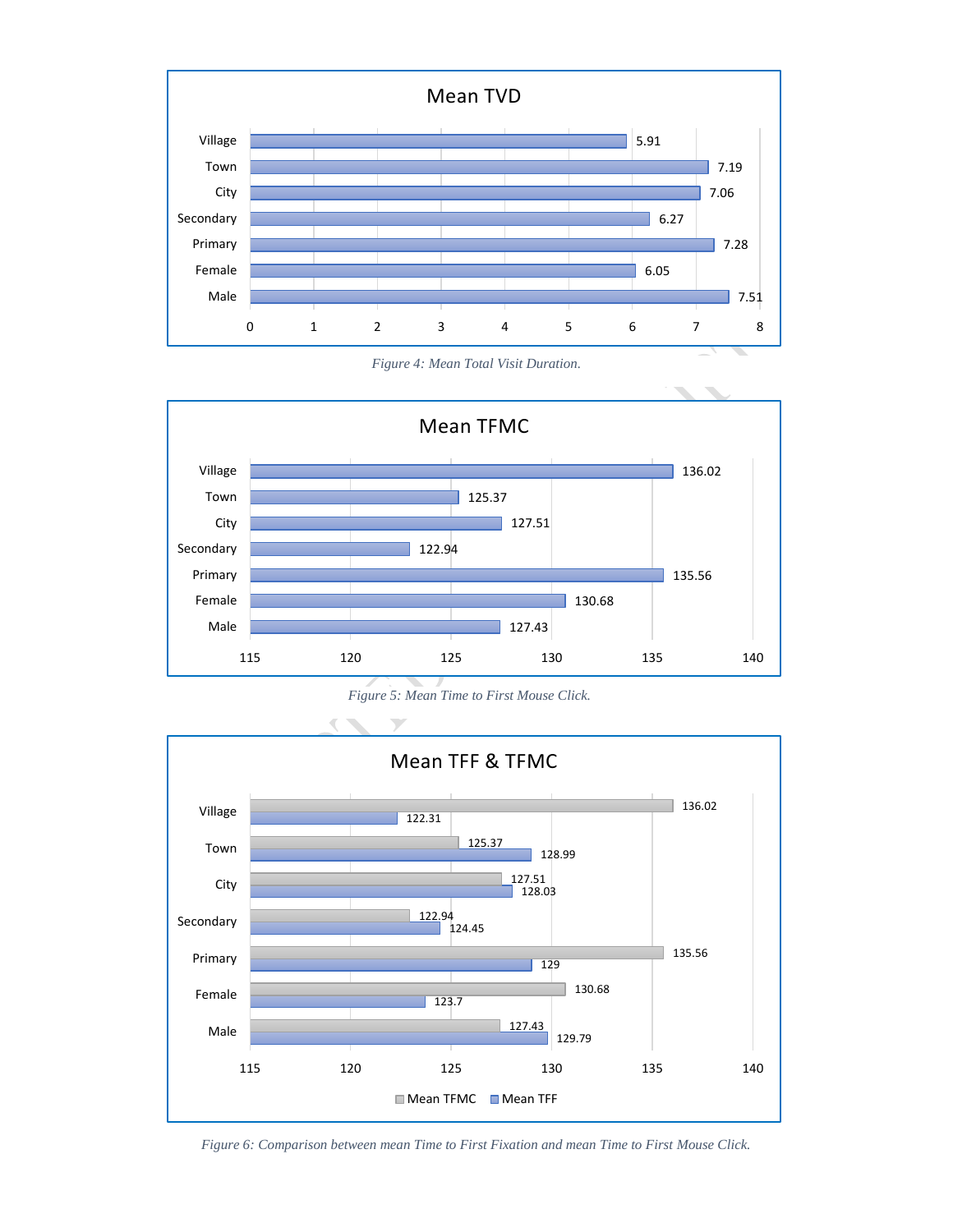#### **b. Findings Ι: Interactive Content**

The first set of findings is related to the characteristics of the material used, both with regard to the features of the film extract and the way hotspots were inserted in order to enhance it. The research hypotheses related to these factors were the following:

- H1. The interaction of participants with hotspots may be affected by the content featured in the underlying film.
- H2. The engagement of participants may be affected by the positioning of hotspots on the film frame.
- H3. An interactive movie can increase participants' willingness to delve deeper in the material taught.

The following paragraphs present the findings related to these specific hypotheses.

As described earlier, the appearance of hotspots occurred in a sequence with approx. 10 to 35sec. intervals, and identical hotspots were grouped together across all participant recordings. The fact that they appeared in a sequence obviously means that no direct comparison among them can be exported based on statistical analyses. However, comparing the time between the participants fixating on a hotspot and clicking on it can provide valuable information. In Figure 7, the curves for the average *time to first fixation* and the average *time to first mouse click* as marked in the left Y-axis are presented in conjunction with their difference (*Δ*) in the right Y-axis:



*Figure 7: Comparison of the average time between Time to First Fixation and Time to First Mouse Click in the left Y-axis, with their difference (Δ) in the right Y-axis. Numbered "Groups" in the graph refer to the grouping of equivalent hotspots across recordings (see end of section 3b). Also, since the graph refers to separate hotspots, it does not include Groups 09 & 10 which combine data for sets of hotspots (See Table 1).*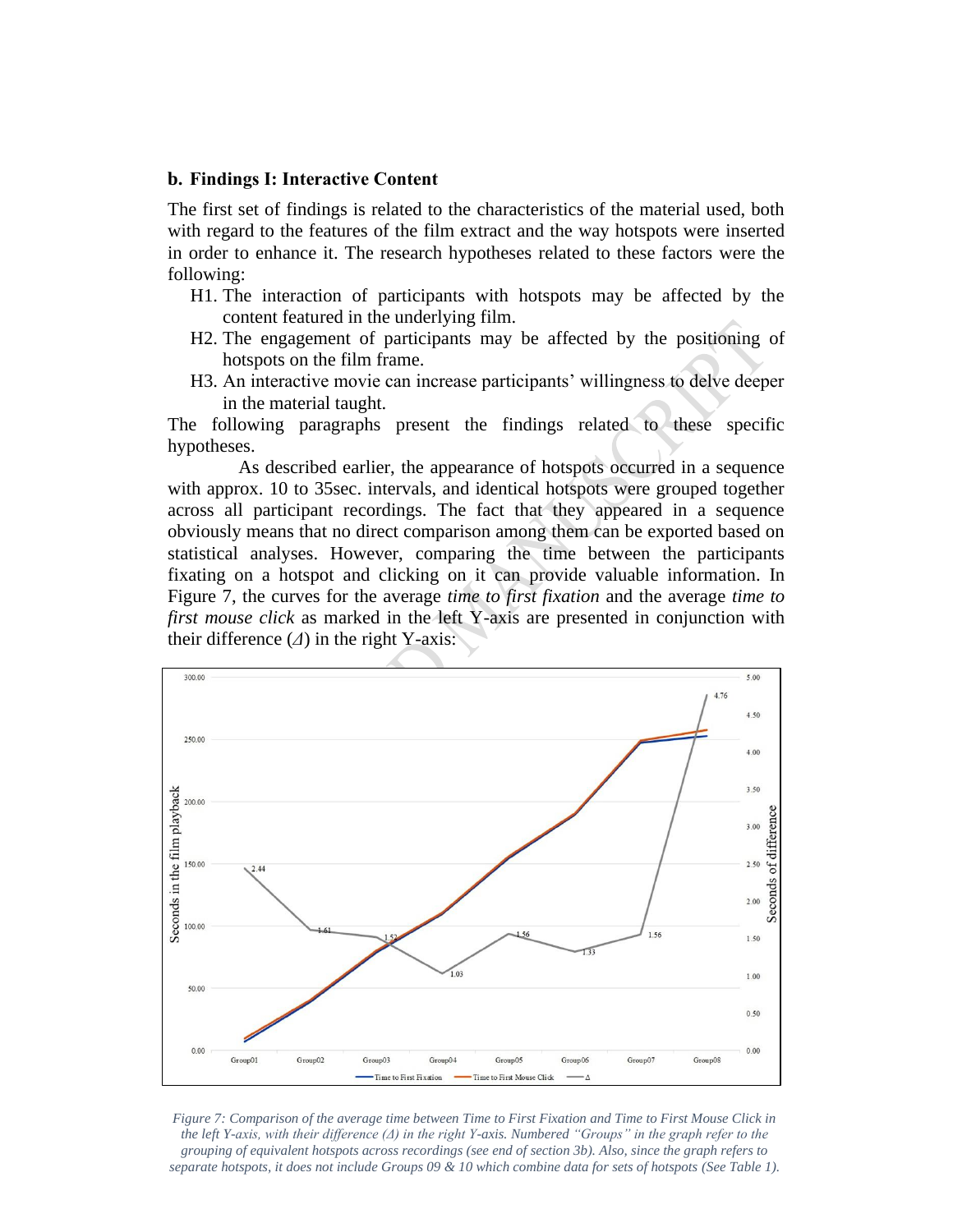It can be observed that on average, this difference is decreasing until hotspot 04, and generally stabilizes between hotspots 05 and 07, implying that, on average, participants were progressively quicker in their reactions to the hotspots possibly due to their increasing learning curve. The lowest average difference of 1.03" is marked at the end of the tracking shot (hotspot 04), and the second lowest difference is reported in hotspot 06. The biggest difference is found in hotspot 08 where the gap between the average *time to first fixation* and the average *time to first mouse click* is 4.76", representing the time that participants needed for considering the additional option they were presented with after the hotspot was accessed.

What Figure 7 demonstrates is that there was a gradually faster tendency in the first part of the extract (hotspots 01-04, tracking shot) to use the mouse right after the first fixation. That tendency was partly restrained and stabilized when the underlying film changed form in the second part (hotspots 05-07, dialogue). It is obvious that, after the compositional features of the film extract changed, participants required some time to get accustomed to the new form. More specifically, without the speed of using the mouse regressing to the normally anticipated low levels of hotspot 01, the dialogue scene, being significantly different from the preceding tracking shot which had no visible editing, no words spoken and no specific characters participating, required participants to re-adjust the way they would perceive the new scene which contained characters conversing.

There is one additional important element that needs to be mentioned here and will provide further insight into the present research questions. Although participants experienced hotspots 07 and 08 as one, they were analyzed separately (using separate AOIs) because hotspot 08 provided participants with the option to freely access additional online material at will. This provides important information about the behavior of participants when given an option that would take them outside the material contained in the activity: selecting one of the two virtual buttons included inside hotspot 08 opened a normal internet browser outside the film extract, with information on the plot and music score of the film. It is noteworthy that only 8 out of the 82 participants clicked on this option at all; the sample therefore clearly exhibited an extremely low interest in accessing anything beyond the confines of the given material.

## **c. Findings IΙ: Demographic Considerations**

The other important aspect concerning the findings relates to the demographic profile of participants, specifically their level of education (primary, secondary), sex (male, female), and area of living (rural, semi-urban, urban). This particular part of the experiment extracted conclusions regarding the overall visual behavior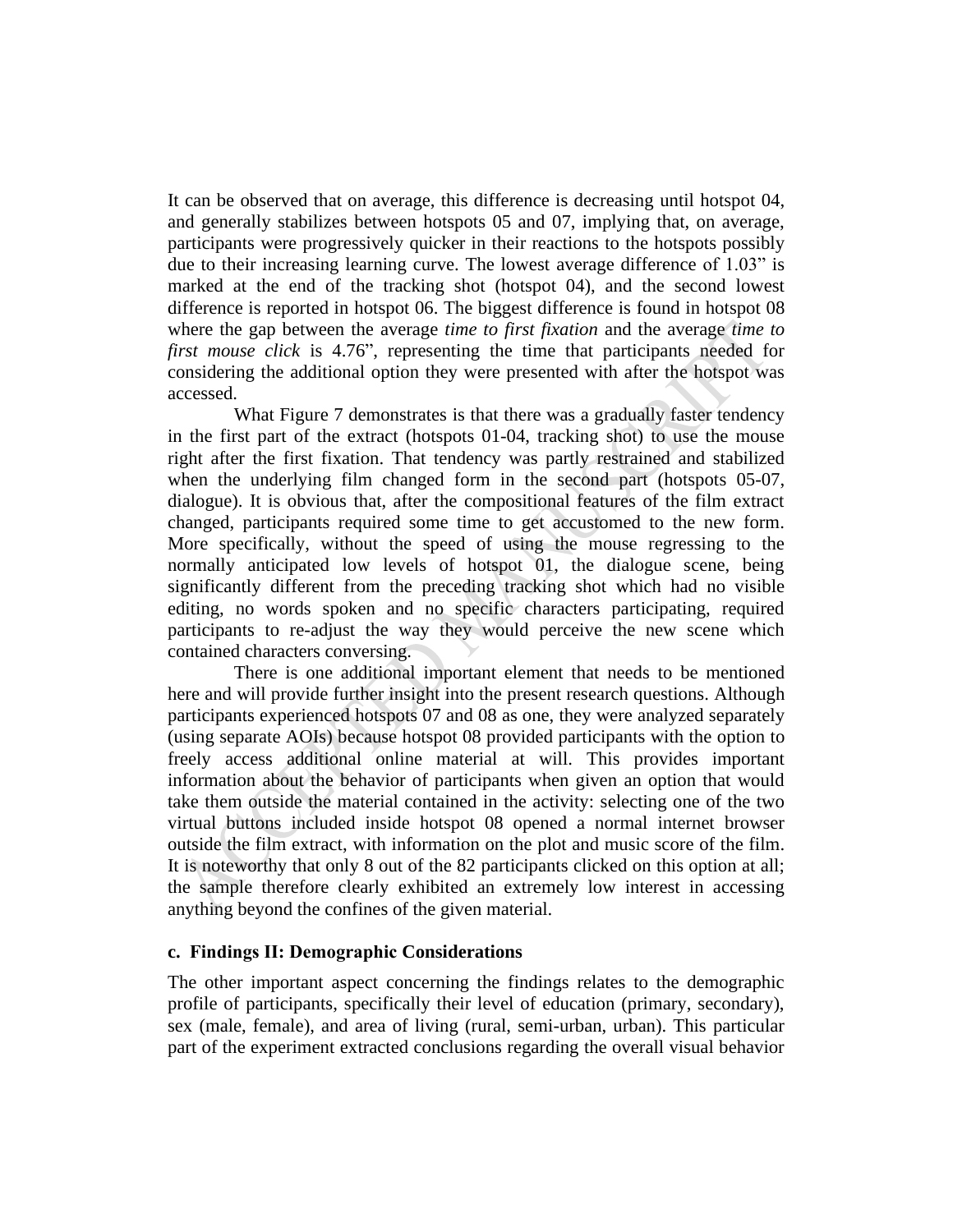of participant groups rather than focusing on individual hotspots. The research hypotheses associated with these parameters were the following:

- H4. Primary school students are expected to have slower and, overall, less interaction with the video content compared to Secondary school students.
- H5. Male and female students are expected to have similar levels of interaction with the content.
- H6. The geographical factor (area of living) may have some connection to the participants' degree of interaction with the content.

Before going into the findings, it is important to stress that some difference in gaze behavior can be expected between children and adults. As a general observation, differences in the demographic profile of viewers may be among the factors that affect whether bottom-up or top-down cognitive mechanisms prevail during film watching (Dyer & Pink, 2015). Specifically about age, Cohen refers to Day's (1975) observations that children differ from adults "in the speed, efficiency, systematicity, and exhaustiveness of visual scanning," as well as Mackworth and Bruner's (1970) findings that "children do not fixate the most informative areas of a picture as frequently as adults" (as cited in Cohen, 2017, p. 273). Based on that, the level of attention of young students to the most informative areas of the screen is expected to be different compared to that of adults.

Returning to the investigation of the hypotheses themselves, the data generally support H4 (Table 2). Specifically, the data on *time to first fixation* revealed a noticeable difference between Primary and Secondary education students. Secondary education participants established their first fixation by an average of 4.55" earlier than Primary education participants. The second parameter, *total visit duration*, on the other hand, demonstrates less interaction with hotspots by Secondary education participants, at an average of 6.27" in contrast to 7.28" of Primary education participants. Given the intentional choice of using small-sized hotspots, both these visit durations are sufficient to read their content under normal circumstances, but this relatively small difference in seconds still translates to Secondary education participants devoting approximately 13.8% less time to the hotspots. Finally, *time to first mouse click* reveals the most significant difference so far: Secondary education participants interacted with hotspots by clicking on them for the first time by an average of 12.62" faster than Primary education participants. Any interaction with the film was an optional task for all participants, and both groups were almost equally represented in the 73 out of 82 participants that used the mouse: 38 out of 73 (approx. 52.05%) were from Secondary education, whereas 35 out of 73 (approx. 47.95%) were from Primary education. These observations certainly reveal a small but clearly higher level of interaction by Secondary education students, which supports H4 and thus draws attention to either the extent of applicability of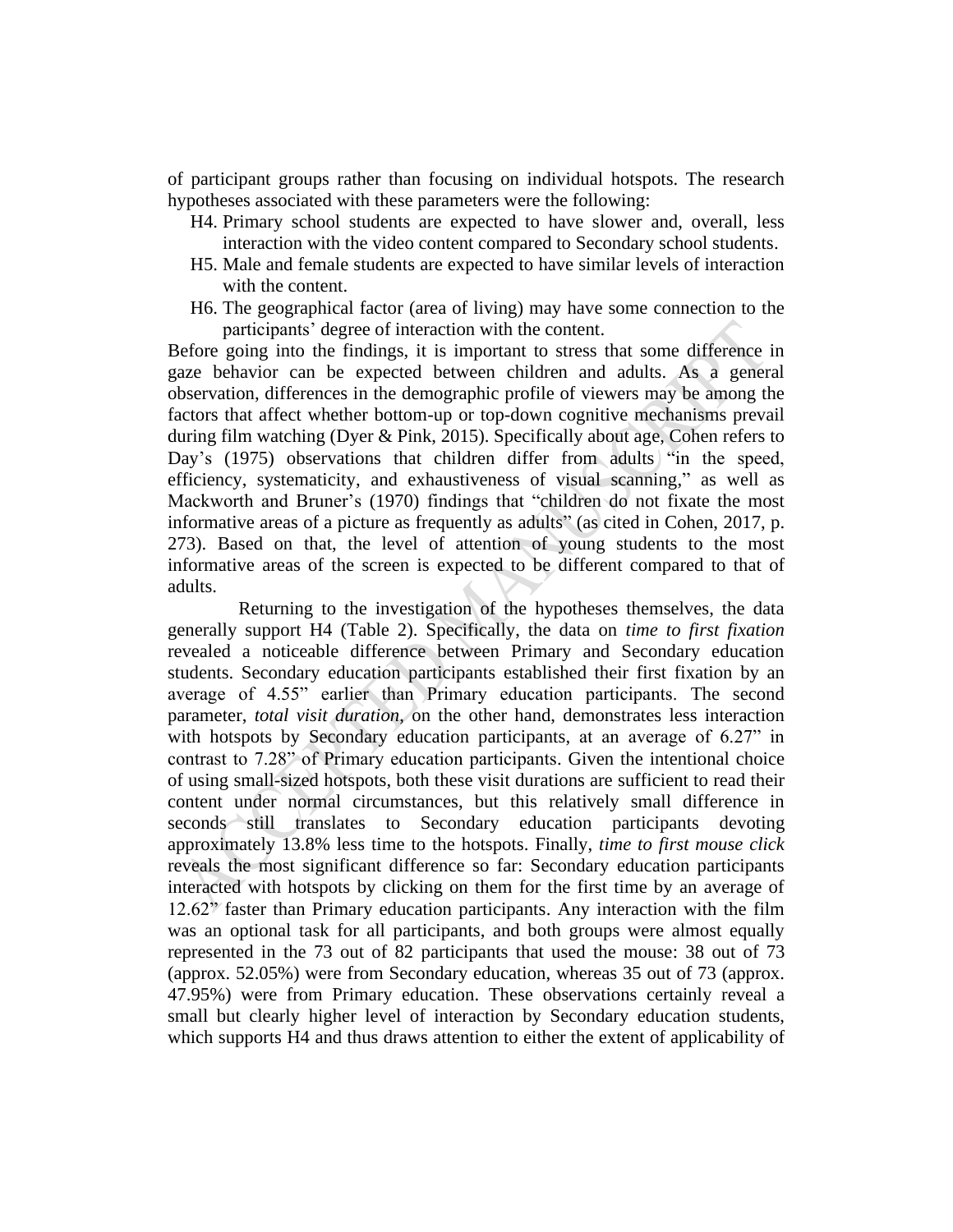such material in Primary education or, at least, to the type of interactivity or material that can be used at that level of education.

#### **Table 2:**

Data comparison between Primary & Secondary education participants

| Grade                  |                                     | $mean(tff_al~n)$ | $mean(tvd_all~n)$ |           | $mean(fmc_a \sim n)$ |        |
|------------------------|-------------------------------------|------------------|-------------------|-----------|----------------------|--------|
| Primary                |                                     | 129.00           |                   | 7.28      | 135.56               |        |
| Secondary              |                                     | 124.45           |                   | 6.27      | 122.94               |        |
|                        | $\rightarrow$ Ed. Level = Primary   |                  |                   |           |                      |        |
| Variable               |                                     | Obs              | Mean              | Std. Dev. | Min                  | Max    |
| <b>TFF</b><br>$\nu$ n  |                                     | 40               | 128.99            | 9.67      | 97.83                | 145.03 |
| <b>TVD</b><br>$\nu$ n  |                                     | 40               | 7.28              | 3.93      | .64                  | 15.37  |
| <b>TFMC</b><br>$\nu$ n |                                     | 35               | 135.56            | 32.72     | 96.6                 | 253.96 |
|                        |                                     |                  |                   |           |                      |        |
|                        | $\rightarrow$ Ed. Level = Secondary |                  |                   |           |                      |        |
| Variable               |                                     | Obs              | Mean              | Std. Dev. | Min                  | Max    |
| <b>TFF</b><br>$\nu$ n  |                                     | 42               | 124.45            | 19.20     | 59.33                | 153.02 |
| <b>TVD</b><br>$\nu$ n  |                                     | 42               | 6.27              | 3.12      | .61                  | 19.32  |
| TFMC<br>$\nu$ n        |                                     | 38               | 122.93            | 26.37     | 27.12                | 169.73 |

Moving on to H5, the sex of participants produced relatively mixed results (Table 3). The *time to first fixation* revealed a wide gap, as female participants fixated on hotspots by an average of 6.09" earlier than male participants. This observed speed in female students accessing the interactive content of the film can be correlated with the findings from the *total visit duration*: in a combined average of 6.78" between male (7.51") and female participants (6.05"), the latter were found to spend less time seeing interactive hotspots by 1.46". In other words, whereas female participants visually accessed interactive hotspots much faster than male participants, they spent approximately 19.3% less time on them throughout the project. The last parameter, *time to first mouse click*, produced the same considerations as in the Primary-Secondary education set of participants, with regard to the adequate representation of both male and female participants in the sample of those who indeed used the mouse to open the interactive hotspots. In this case as well, the two groups were represented almost equally (35 female over 38 male). With regard to the way they performed, male participants interacted with the film generally earlier by average, making their earliest and latest first mouse clicks, respectively, 23.89" earlier and only 4.22" later compared to female participants.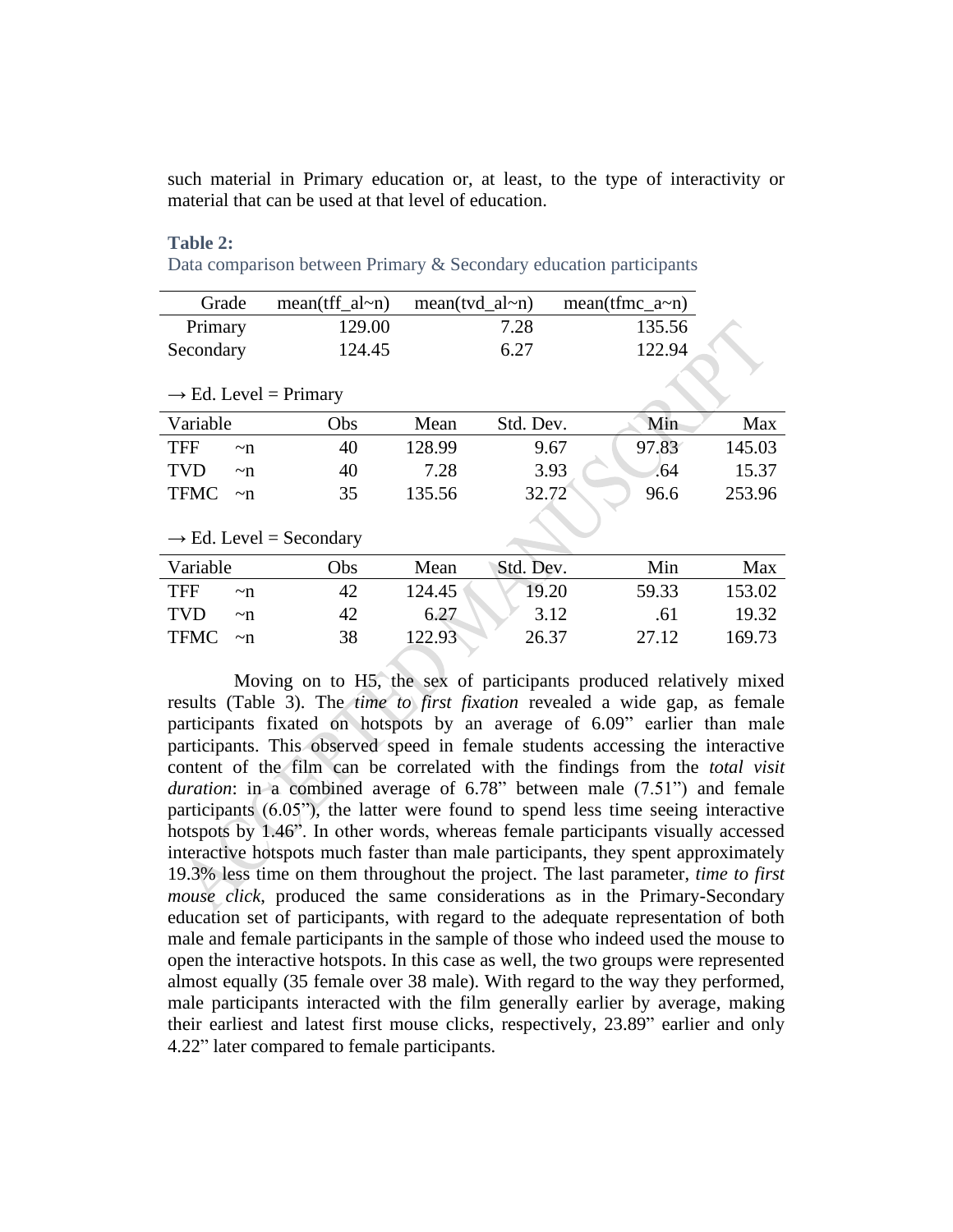| Table 3:                                           |  |  |  |
|----------------------------------------------------|--|--|--|
| Data comparison between male & female participants |  |  |  |

| <b>Sex</b>                 |         | $mean(tff_al \sim n)$ | $mean(tvd_a l$ ~n) |           | mean(tfmc $a \sim n$ ) |        |        |  |
|----------------------------|---------|-----------------------|--------------------|-----------|------------------------|--------|--------|--|
| Male                       |         | 129.79                |                    | 7.51      |                        | 127.43 |        |  |
| Female                     |         | 123.70                |                    | 6.05      |                        | 130.68 |        |  |
|                            |         |                       |                    |           |                        |        |        |  |
| $\rightarrow$ sex = Male   |         |                       |                    |           |                        |        |        |  |
| Variable                   |         | Obs                   | Mean               | Std. Dev. |                        | Min    | Max    |  |
| <b>TFF</b>                 | $\nu$ n | 40                    | 129.79             |           | 9.68                   | 97.36  | 142.43 |  |
| <b>TVD</b>                 | $\nu$ n | 40                    | 7.51               |           | 3.73                   | 1.44   | 19.32  |  |
| <b>TFMC</b>                | $\nu$ n | 38                    | 127.43             |           | 29.61                  | 27.12  | 253.96 |  |
|                            |         |                       |                    |           |                        |        |        |  |
| $\rightarrow$ sex = Female |         |                       |                    |           |                        |        |        |  |
| Variable                   |         | Obs                   | Mean               | Std. Dev. |                        | Min    | Max    |  |
| <b>TFF</b>                 | $\nu$ n | 42                    | 123.69             |           | 18.97                  | 59.33  | 153.02 |  |
| <b>TVD</b>                 | $\nu$ n | 42                    | 6.05               |           | 3.26                   | .61    | 14.45  |  |
| <b>TFMC</b>                | $\nu$ n | 35                    | 130.68             |           | 30.87                  | 51.01  | 249.74 |  |
|                            |         |                       |                    |           |                        |        |        |  |

Finally, H6 assumed a level of connection between the area of residence and the participants' engagement with the material (Table 4).<sup>16</sup> It appears that all three parameters yielded similar results for the city and town residents, which were markedly different from those for village residents:

| <b>Table 4:</b> |                                                                     |
|-----------------|---------------------------------------------------------------------|
|                 | Data comparison for participants from different areas of residence: |
|                 |                                                                     |

**Table 4:**

| Area    |        | $mean(tff\_al~n)$ mean(tvd $-al~n$ ) | $mean(fmc_a \sim n)$ |
|---------|--------|--------------------------------------|----------------------|
| City    | 128.03 | 7.06                                 | 127.51               |
| Town    | 128.99 | 7.19                                 | 125.37               |
| Village | 122.31 | 5.91                                 | 136.02               |

<sup>&</sup>lt;sup>16</sup> This specific hypothesis (H6) considers possible connections between the participants' areas of residence and their interaction with film-based multimedia learning activities, but the inherent complexity of explaining the various possible factors related to it (location, infrastructure, etc.) exceeds the purposes of the present study.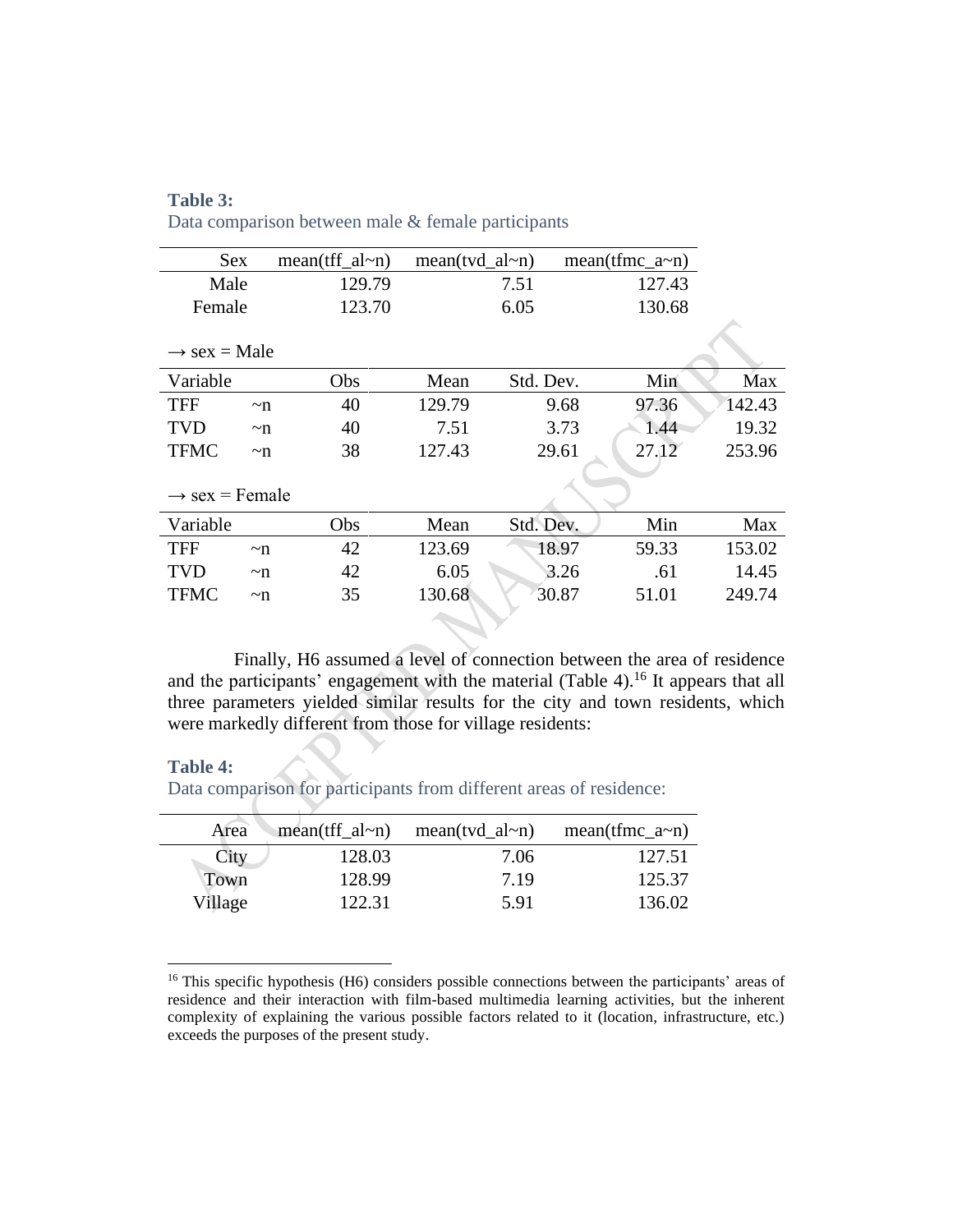|  | $\rightarrow$ area = City |  |  |
|--|---------------------------|--|--|
|--|---------------------------|--|--|

| Variable                     |         | Obs | Mean   | Std. Dev. | Min   | Max    |
|------------------------------|---------|-----|--------|-----------|-------|--------|
| <b>TFF</b>                   | $\nu$ n | 31  | 128.02 | 12.14     | 79.32 | 142.43 |
| <b>TVD</b>                   | $\nu$ n | 31  | 7.05   | 3.06      | 1.84  | 12.88  |
| <b>TFMC</b>                  | $\nu$ n | 29  | 127.51 | 16.75     | 86.86 | 154.86 |
|                              |         |     |        |           |       |        |
| $\rightarrow$ area = Town    |         |     |        |           |       |        |
| Variable                     |         | Obs | Mean   | Std. Dev. | Min   | Max    |
| <b>TFF</b>                   | $\nu$ n | 27  | 128.99 | 14.86     | 84.9  | 153.02 |
| <b>TVD</b>                   | $\nu$ n | 27  | 7.19   | 3.97      | .64   | 19.32  |
| <b>TFMC</b>                  | $\nu$ n | 25  | 125.36 | 27.61     | 27.12 | 169.73 |
|                              |         |     |        |           |       |        |
| $\rightarrow$ area = Village |         |     |        |           |       |        |
| Variable                     |         | Obs | Mean   | Std. Dev. | Min   | Max    |
| <b>TFF</b>                   | $\nu$ n | 24  | 122.30 | 19.06     | 59.33 | 141.88 |
| <b>TVD</b>                   | $\nu$ n | 24  | 5.91   | 3.66      | .61   | 14.45  |
| <b>TFMC</b>                  | $\nu$ n | 19  | 136.01 | 45.68     | 51.01 | 253.96 |
|                              |         |     |        |           |       |        |

Although the latter exhibit a significantly faster *time to first fixation*, their *total visit duration* was much smaller, and their *time to first mouse click* occurred much later than residents of both the other areas. In other words, rural participants' attention was captured by hotspots much faster, but they spent a lot less time looking at them and were much slower to interact with them. The parameter *time to first fixation* can more easily be attributed to bottom-up factors (i.e. related to the change in the stimulus caused by the sudden appearance of the hotspots), whereas *total visit duration* and *time to first mouse click* can be more directly associated with the given task, thus revealing a more conscious, top-down engagement with the material. As such, it appears that the findings support H6: the attention of participants from rural areas was more quickly attracted by the appearing stimulus only by 4.82% compared to the combined average of urban and semi-urban areas, but their haptic engagement with the interactive film was more noticeably smaller, by 7.57%.

#### **5. DISCUSSION**

It was assumed in H1 that there are optimal conditions that facilitate engagement with the interactive material, related to the content of the underlying film extract. It was also revealed (Fig. 7) that participants gradually interacted faster and generally maintained that interaction with the hotspots as the film extract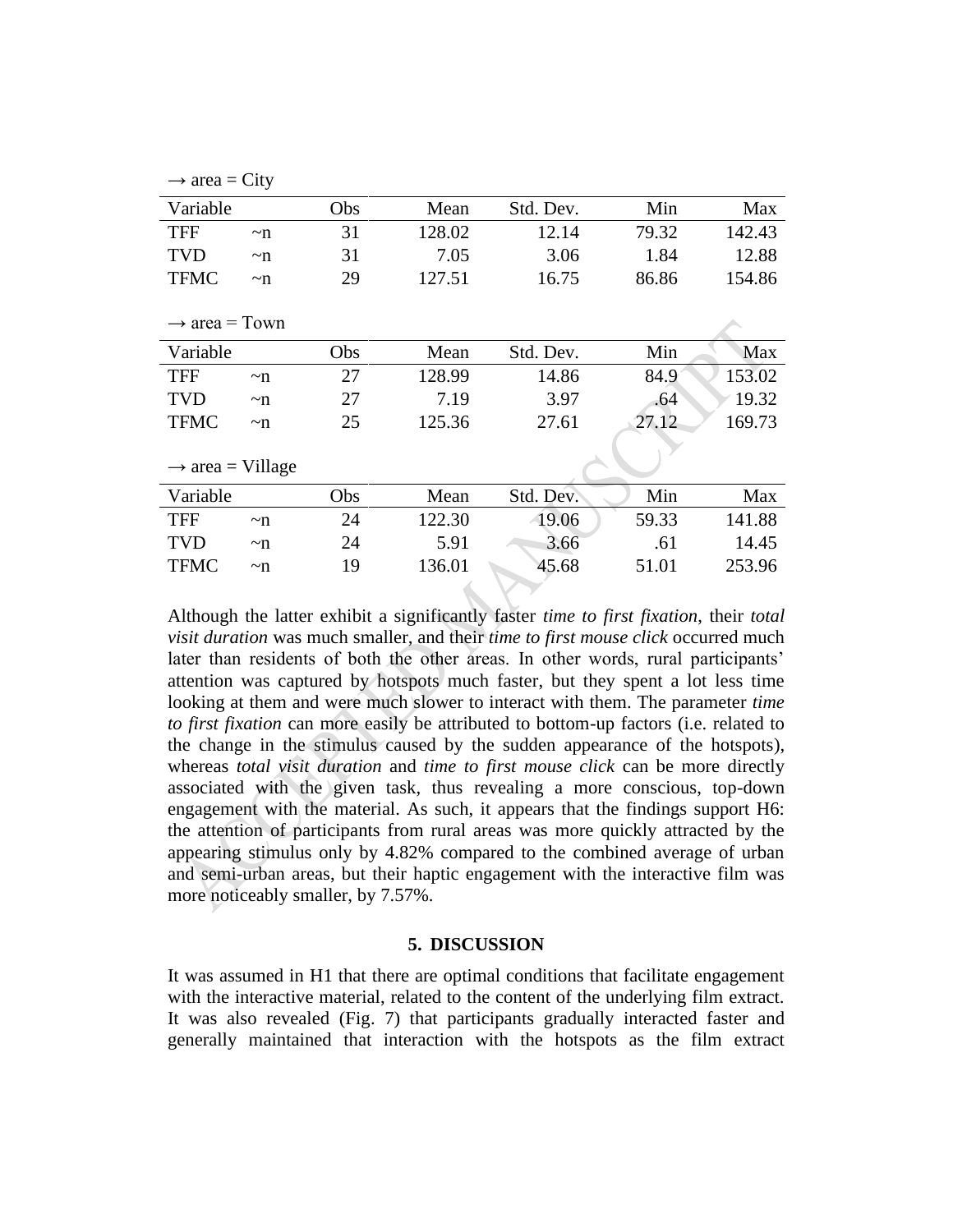progressed (with the exception of the special case of hotspot 08); this demonstrates a desired increasing learning curve that is very encouraging with regard to the potential applicability of interactive films of this form and length in teaching scenarios, as participants generally appeared to grow increasingly comfortable with an interface and a film they had not seen before. Overall, considering the possibility that dialogue scenes in film could be a less compelling spectacle for these age groups in visual terms compared to the visually elaborate tracking shot, the dialogue scene seems to generally lend itself better to being used with interactive hotspots.

Given the above findings, the assumption in H2 of an optimal positioning of hotspots on screen could not be conclusively verified. Still, it is important to note that, unlike the way the first half of the film extract was modified for the experiment (hotspot set 01-04), in the second half (hotspot set 05-08) all hotspots were placed in the lower part of the screen, where subtitles usually appear; the fact that participants should normally have had some visual experience with subtitles, since foreign audiovisual material in Greece is commonly subtitled, could have made hotspots seem more naturally placed. Therefore, maintaining interaction with them was probably also facilitated by their position.

Hotspot 08 was specifically used in order to test H3, which assumed that participants would demonstrate willingness to learn more about the film by exiting the playback of the given extract and accessing other related material. It became clear from the results that this hypothesis cannot be verified, considering the sharp drop in the *total visit duration* in hotspot 08 (the dual option hotspot), as well as the fact that only 8 out of 82 participants clicked on any of the two options it provided. Although we believe that this particular hypothesis deserves to be further explored in a more specialized experiment, the participants' unwillingness to access content outside the film extract directs our attention to the probability that film extracts that use only local resources would be more effective and appealing to students. Finally, these findings, in conjunction with the fact that the difference (*Δ*) between *time to first fixation* and the average *time to first mouse click* (Fig. 7) gradually decreased and remained relatively stable between hotspots 01-07 only to spike again in hotspot 08, supports both the assumed learning curve described earlier in H1, as well as the fact that clicks were not made randomly. This further enhances the observation that H3 cannot be verified: in a generally increasing and stable level of interest between hotspots 01-07, when hotspot 08 ceased to be interesting the time to first mouse click plummeted.

The demographic profile of the participants also offered valuable information. Indeed, correlating all three parameters reveals that Primary education participants demonstrated less readiness and haptic interaction with the interactive film, as predicted in H4. Nevertheless, the fact that Secondary education participants were quicker to fixate and click on hotspots, but spent less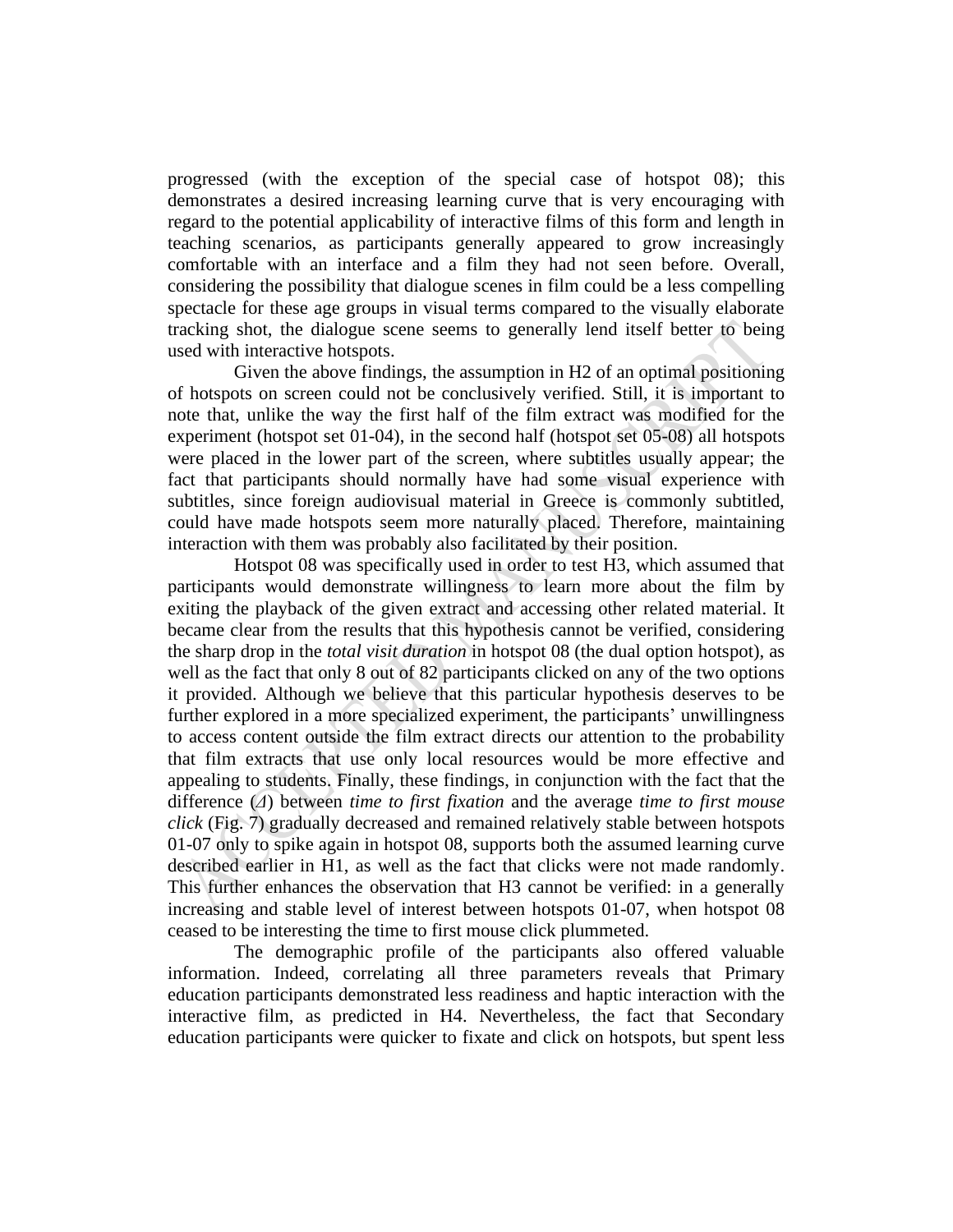time on them, does not necessarily also mean better or faster learning of the material included in the hotspots; it simply reinforces the assumption that Secondary education participants are more swift when engaging with interactive material, and that they can go through the content faster, which can be related to their age difference. Given the fact that the film extract was the same for all participants, this could be an indication that the parameters of design and appearance of the hotspots (time, size, pacing of film extract, etc.) may need to vary even between groups of such relatively small age difference. After all, the higher average *total visit duration* observed in Primary education participants is an indication that they were indeed willing to interact with the material; instead, factors such as content or less familiarity with computers may have caused the difference, which nonetheless remains a thing to consider.

The sex and area of residence of participants were probably the most challenging sets of groups to compare, also delivering comparable results. First of all, despite the fact that H5 predicted similar levels of engagement between male and female participants, the findings are mixed: the attention of male participants was slower to capture initially, but both their gaze retention by hotspots and their physical response were higher than that of female participants. Based on these findings, H5 remains inconclusive albeit intriguing; it is one of the main parameters that should be addressed in a more specialized experiment, as it could relate to broader social factors of accessibility and educational or entertainment opportunities.

With regard to the findings related to H6 and the area of residence, the fact that the *village* group showed faster initial engagement but less gaze retention and slower physical response than both the *city* and *town* groups is not a straightforwardly explicable finding. Even if one assumes variations in the amount or even the type of technological stimuli available in the everyday activities of each group of participants, the rural areas (*villages*) where the study took place are in very close geographical proximity to the semi-urban ones (*town*); any assumed technological or entertainment facilities in the latter are fairly accessible to the former as well. Adding to the fact that both these areas are relatively farther than the urban area (*city*), one might expect similar findings in the *village* and *town* groups, in contrast to the *city* group, which was not the case, as the *village* group was the one that exhibited less interaction with the material in relation to the other two. Overall, regardless of any assumptions assigned to a relative geographical proximity, the marked differences in the data may point to an increased familiarity with using computers and interactive audiovisual interfaces as well as with movie watching. This, in turn, may translate to better skills in engaging with interactive technology, especially while watching a narrative movie. Therefore, the differences in the parameters of *total visit duration* and *time to first mouse click*, which can be associated with such learned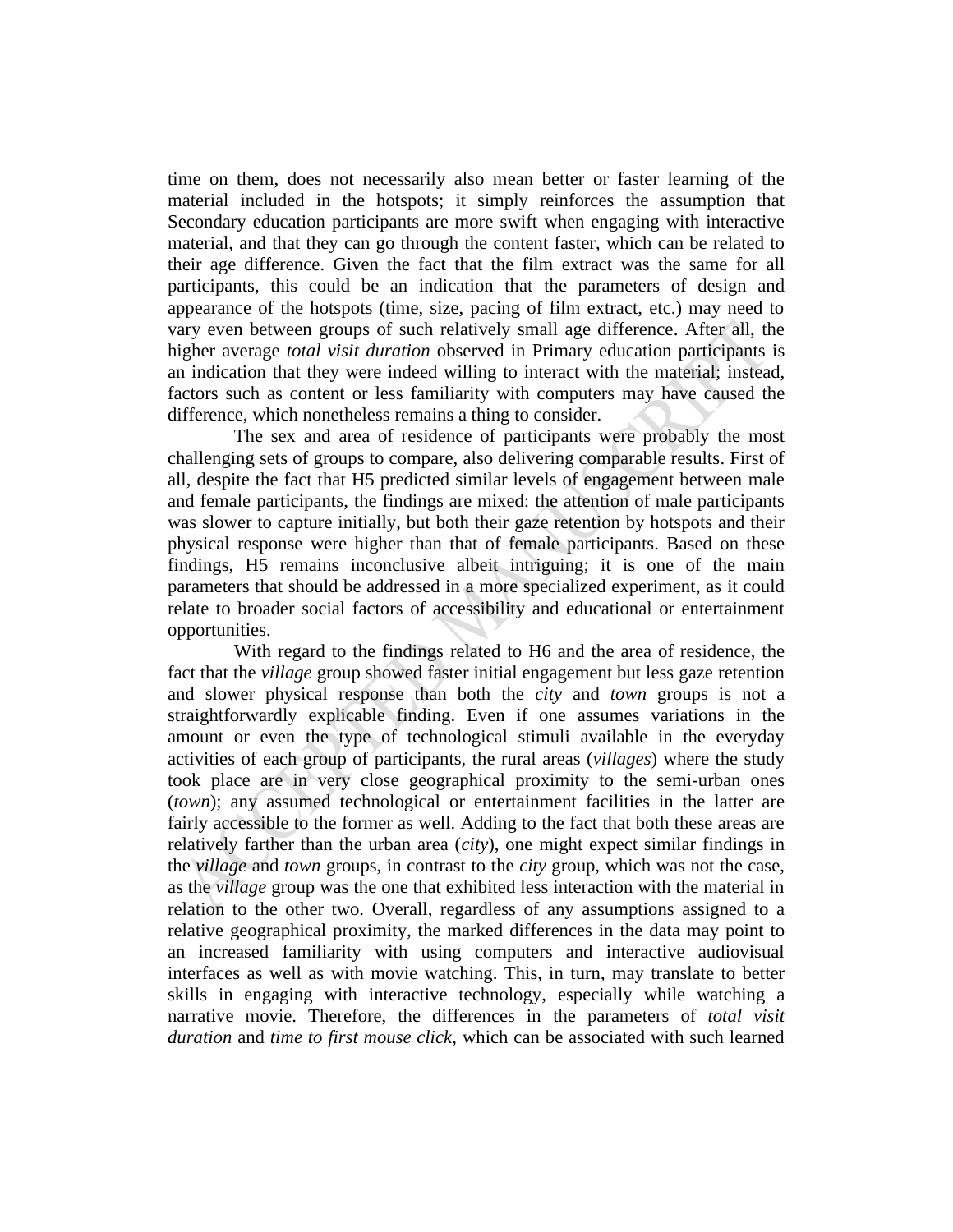skills, are much larger than those of *time to first fixation*, since the latter relates to a bottom-up response which is more commonly shared by all participants.

Following the last two sets of findings, that pertain to H5 and H6 specifically, there are two notable implications to consider in relation to the area of residence and the sex of participants. With regard to the former implication, geographical location seems to be a factor that affects the participants' willingness to interact with the material, but whether it is a matter of population or one of distance from larger towns and cities is yet to be revealed with a more focused study. With regard to the latter implication, nevertheless, the question remains as to why similar differences are also demonstrated in the male-female difference. In both these cases, if the observations on demographic parameters are preliminary evidence of rural and female students receiving less exposure to technology and film watching at a young age, this is certainly a matter that requires further and more specialized research and, if found to be true, remedying.

#### **6. LIMITATIONS, CONCLUSION AND FUTURE PROSPECTS**

Despite the interesting insights that the present data offer, it is obvious that there is significant research ground that needs to be covered before we are able to discuss optimal ways of using interactive film in T-L. With regard to content, for instance, there are considerations on the degree of superiority of dynamic visuals compared to static ones in multimedia learning (Lewalter, 2003, as cited in Lajoie & Nakamura, 2005, p. 493); or the fact that background music or other irrelevant sounds may inhibit the learning process (Fletcher & Tobias, 2005, p. 122), features that are natural components of film and are therefore in need of more targeted and focused study, in addition to testing a larger variety in the types of selected films. With regard to the type and form of the interactive material, care was taken to treat hotspots and their content in a way that would make them seem as naturally integrated in the film extract as possible; still, the practically unlimited options offered by hypermedia, interface design, the internet, and the digitization and integration of various streams of knowledge into one another create potentially endless combinations, the individual efficiency of which is yet to be explored. Regarding eye-tracking specifically, though invaluable in research such as this one, its limitations in the present context relate to the fact that observing a stimulus does not necessarily also mean comprehending it, the study of which requires complementary tools (Hyönä, 2010, p. 173). Finally, additional uses of eye tracking are still being explored. For instance, learners may get performance feedback from the playback of their own or others' eye-tracking recordings; this means that eye-tracking can become itself a possible component of multimedia learning materials rather than merely a tool to design and develop such materials (Van Gog & Scheiter, 2010, p. 98).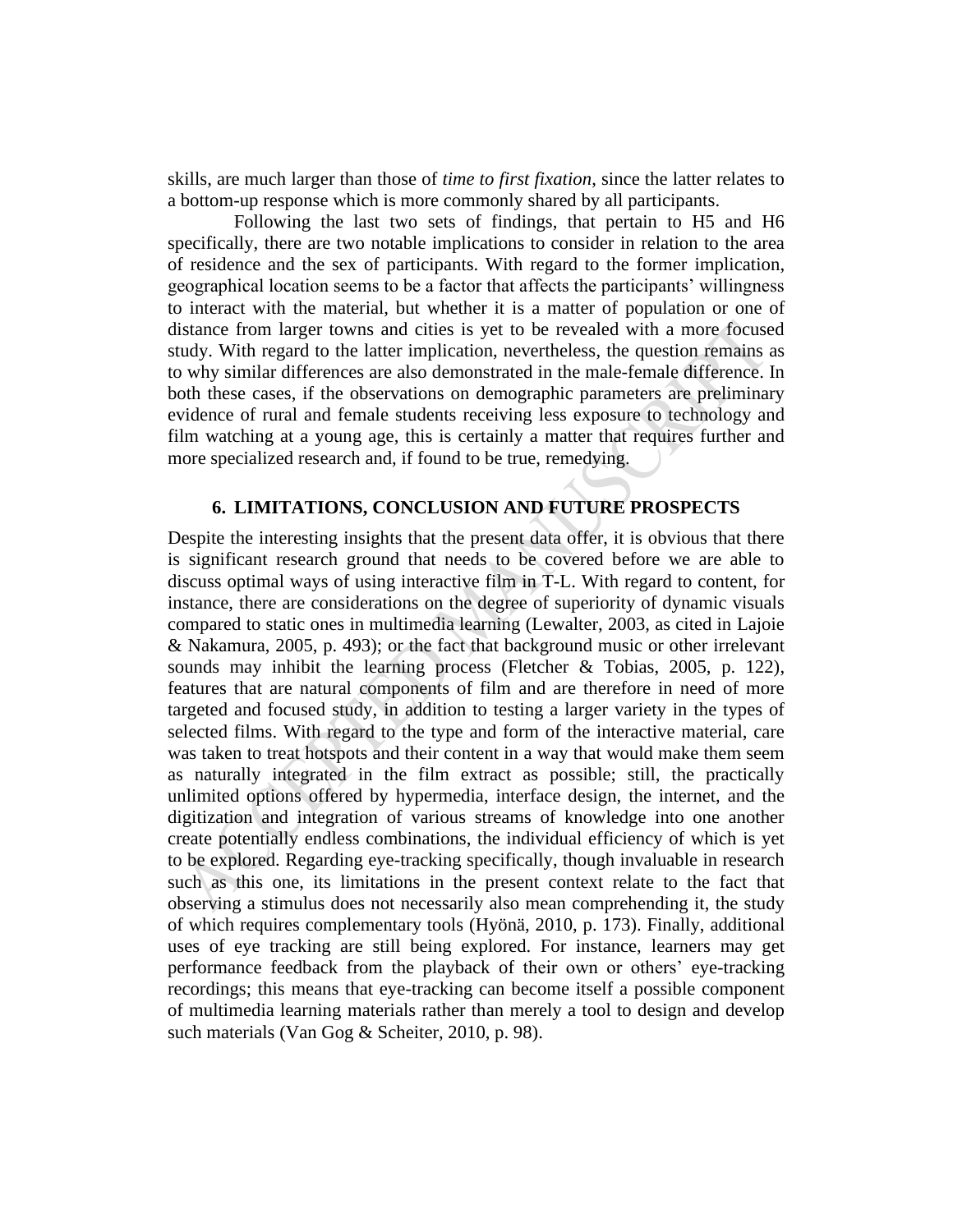It is obvious that these are only a few of the possible directions that can be further explored in this field. The present study aspires to be the springboard for additional research which will eventually lead to a more solid and comprehensive integration of film into education, whether it is for purposes of audiovisual literacy specifically, or in support of any other teaching subject. The overall findings suggest that the field is quite promising, especially given the positive collaboration of the participating students. The more detailed relevant studies become, i.e. exploring the parameters addressed in the present study at a finer grain, the more informed the design of teaching material that incorporates film in T-L will be.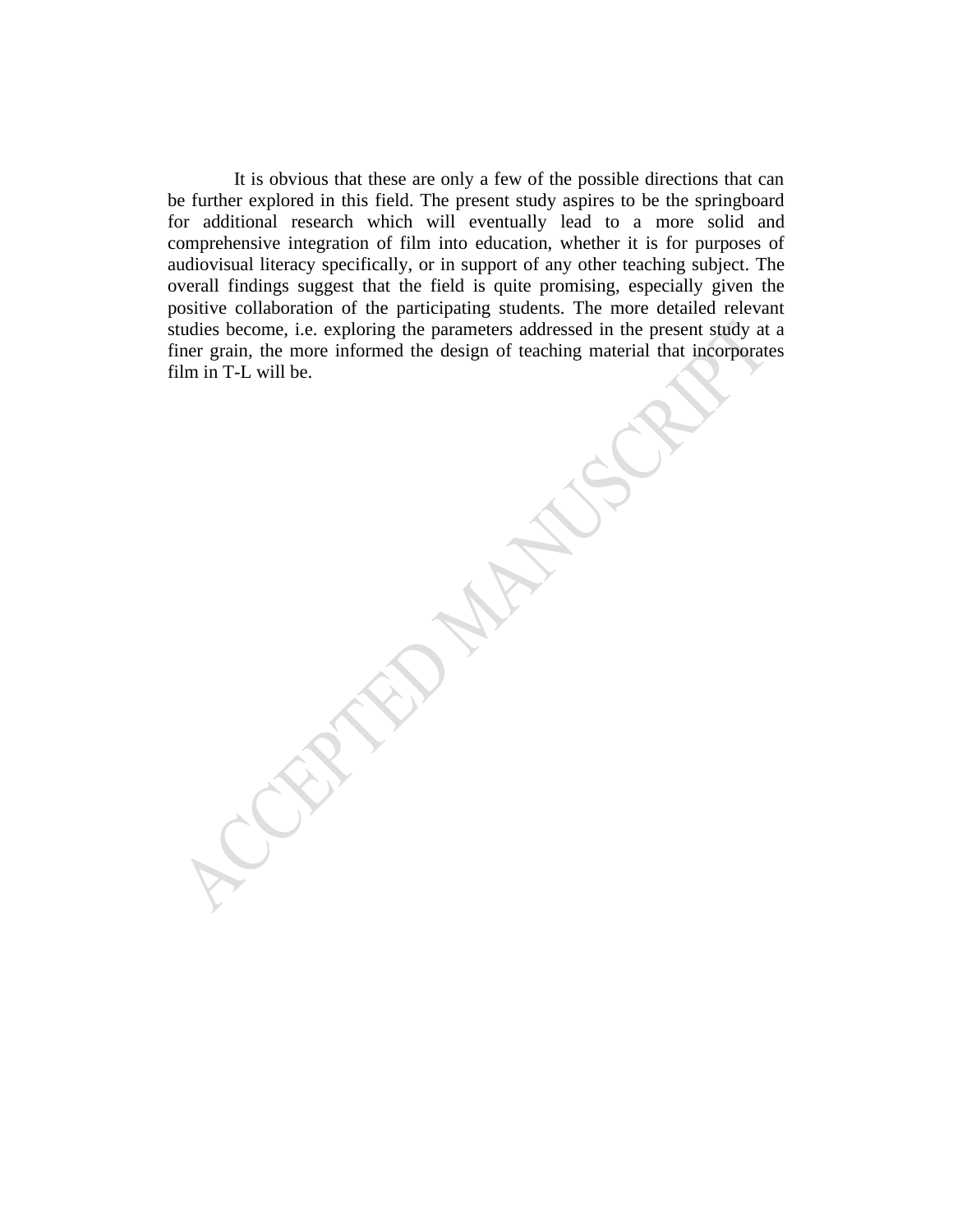#### **References**

- Alemdag, E., & Cagiltay, K. (2018). A systematic review of eye tracking research on multimedia learning. *Computers & Education*, *125*, 413–428. https://doi.org/10.1016/j.compedu.2018.06.023
- Ayres, P., & Sweller, J. (2005). The split-attention principle in multimedia learning. In R. E. Mayer (Ed.), *The Cambridge handbook of multimedia learning* (pp. 135–146). Cambridge University Press. https://doi.org/10.1017/CBO9780511816819.009
- Bojko, A. (2013). *Eye tracking the user experience: A practical guide to research*. Rosenfeld Media.
- Bransford, J. D., Brown, A. L., & Cocking, R. R. (Eds.). (2000). *How people learn: Brain, mind, experience, and school (expanded edition)*. National Academy Press.
- Cohen, K. M. (2017). The development of strategies of visual search. In D. F. Fisher, R. A. Monty, & J. W. Senders (Eds.), *Psychology library edition: Perception, Vol. 8. Eye movements: Cognition and visual perception* (pp. 271–288). Routledge. (Original work published 1981)
- Collins, J., Hammond, M., & Wellington, J. (1997). *Teaching and learning with multimedia*. Routledge.
- Dillon, A., & Jobst, J. (2005). Multimedia learning with hypermedia. In R. E. Mayer (Ed.), *The Cambridge handbook of multimedia learning* (pp. 569– 588). Cambridge University Press. https://doi.org/10.1017/CBO9780511816819.035
- Dogusoy, B., & Cagiltay, K. (2009). An innovative way of understanding learning processes: Eye tracking. In J. A. Jacko (Ed.), *Lecture notes in computer science: Vol. 5613. Human-Computer interaction, interacting in various application domains* (pp. 94–100). Springer. https://doi.org/10.1007/978-3-642-02583-9\_11
- Domagk, S., Schwartz, R. N., & Plass, J. L. (2010). Interactivity in multimedia learning: An integrated model. *Computers in Human Behavior*, *26*(5), 1024–1033. https://doi.org/10.1016/j.chb.2010.03.003
- Duchowski, A. (2007). *Eye tracking methodology: Theory and practice* (2nd ed.). Springer.
- Dyer, A. G., & Pink, S. (2015). Movement, attention and movies: The possibilities and limitations of eye tracking? *Refractory: A Journal of Entertainment Media*, *25*. https://refractory-journal.com/dyer-pink/
- Fletcher, J. D., & Tobias, S. (2005). The multimedia principle. In R. E. Mayer (Ed.), *The Cambridge handbook of multimedia learning* (pp. 117–133). Cambridge University Press. https://doi.org/10.1017/CBO9780511816819.008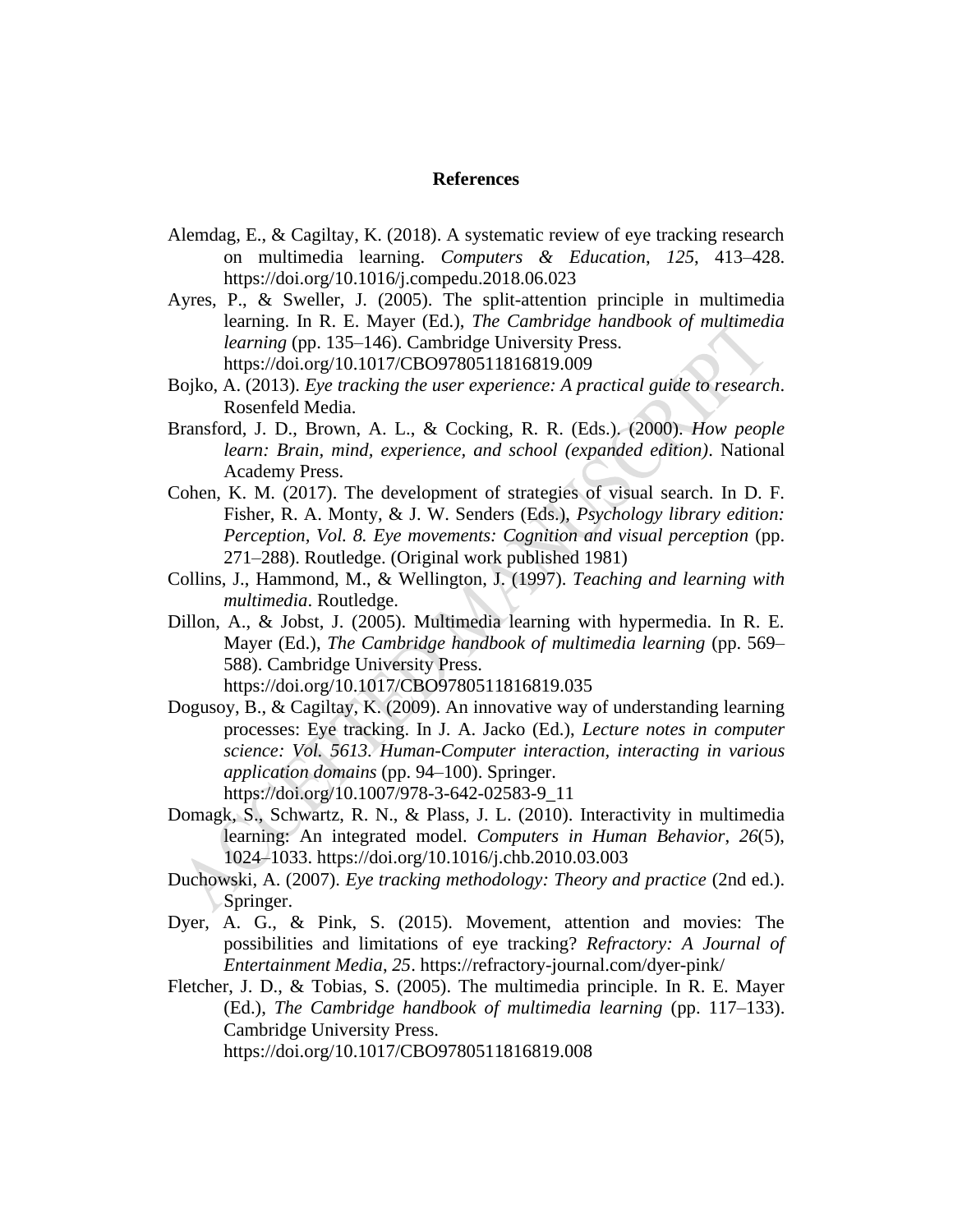- Gidlöf, K., Holmberg, N., & Sandberg, H. (2012). The use of eye-tracking and retrospective interviews to study teenagers' exposure to online advertising. *Visual Communication*, *11*(3), 329–345. https://doi.org/10.1177/1470357212446412
- Hyönä, J. (2010). The use of eye movements in the study of multimedia learning. *Learning and Instruction*, *20*(2), 172–176. https://doi.org/10.1016/j.learninstruc.2009.02.013
- Jacob, R. J. K., & Karn, K. S. (2003). Commentary on section 4 Eye tracking in human-computer interaction and usability research: Ready to deliver the promises. In J. Hyönä, R. Radach, & H. Deubel (Eds.), *The mind's eye: cognitive and applied aspects of eye movement research* (pp. 573–605). Elsevier.
- Kettanurak, V. (Nui), Ramamurthy, K., & Haseman, W. D. (2001). User attitude as a mediator of learning performance improvement in an interactive multimedia environment: An empirical investigation of the degree of interactivity and learning styles. *International Journal of Human-Computer Studies*, *54*(4), 541–583. https://doi.org/10.1006/ijhc.2001.0457
- Kim, S.-H., Dong, Z., Xian, H., Upatising, B., & Yi, J. S. (2012). Does an eye tracker tell the truth about visualizations?: Findings while investigating visualizations for decision making. *IEEE Transactions on Visualization and Computer Graphics*, *18*(12), 2421–2430. https://doi.org/10.1109/TVCG.2012.215
- Lai, M.-L., Tsai, M.-J., Yang, F.-Y., Hsu, C.-Y., Liu, T.-C., Lee, S. W.-Y., Lee, M.-H., Chiou, G.-L., Liang, J.-C., & Tsai, C.-C. (2013). A review of using eye-tracking technology in exploring learning from 2000 to 2012. *Educational Research Review*, *10*, 90–115. https://doi.org/10.1016/j.edurev.2013.10.001
- Lajoie, S. P., & Nakamura, C. (2005). Multimedia learning of cognitive skills. In R. E. Mayer (Ed.), *The Cambridge handbook of multimedia learning* (pp. 489–504). Cambridge University Press. https://doi.org/10.1017/CBO9780511816819.031
- Majaranta, P., & Bulling, A. (2014). Eye tracking and eye-based human-computer interaction. In S. H. Fairclough & K. Gilleade (Eds.), *Advances in physiological computing* (pp. 39–65). Springer-Verlag. https://doi.org/10.1007/978-1-4471-6392-3\_3
- Mayer, R. E. (2005a). Cognitive theory of multimedia learning. In R. E. Mayer (Ed.), *The Cambridge handbook of multimedia learning* (pp. 31–48). Cambridge University Press. https://doi.org/10.1017/CBO9780511816819.004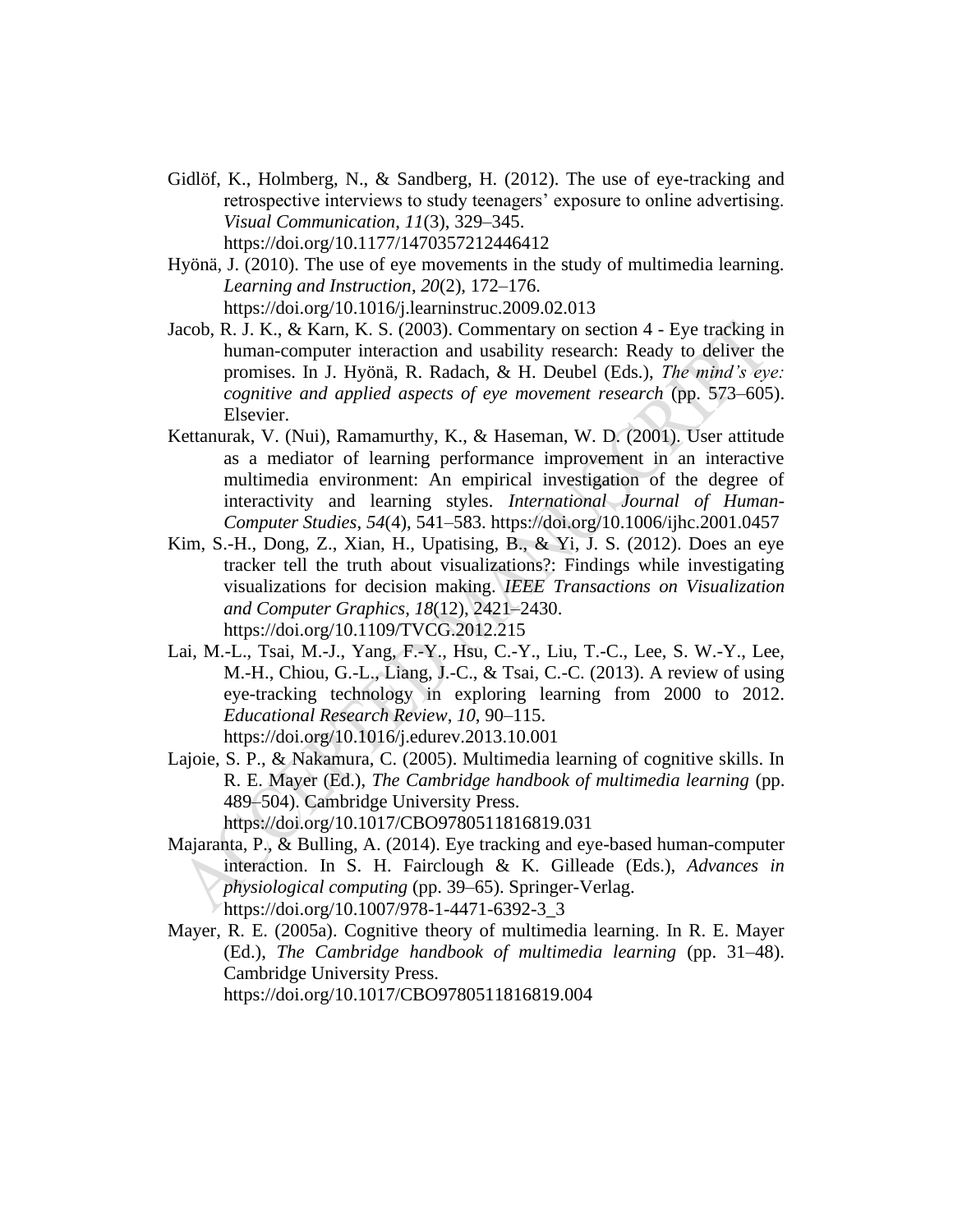- Mayer, R. E. (2005b). Introduction to multimedia learning. In R. E. Mayer (Ed.), *The Cambridge handbook of multimedia learning* (pp. 1–16). Cambridge University Press. https://doi.org/10.1017/CBO9780511816819.002
- Mayer, R. E. (2005c). Principles for reducing extraneous processing in multimedia learning: Coherence, signaling, redundancy, spatial contiguity, and temporal contiguity principles. In R. E. Mayer (Ed.), *The Cambridge handbook of multimedia learning* (pp. 183–200). Cambridge University Press. https://doi.org/10.1017/CBO9780511816819.013
- Mayer, R. E. (2009). *Multimedia learning* (2nd ed.). Cambridge University Press.
- Mayer, R. E. (2014). Multimedia instruction. In J. M. Spector, M. D. Merrill, J. Elen, & M. J. Bishop (Eds.), *Handbook of research on educational communications and technology* (4th ed., pp. 385–399). Springer. https://doi.org/10.1007/978-1-4614-3185-5\_31
- Molina, A. I., Navarro, Ó., Ortega, M., & Lacruz, M. (2018). Evaluating multimedia learning materials in primary education using eye tracking. *Computer Standards & Interfaces*, *59*, 45–60. https://doi.org/10.1016/j.csi.2018.02.004
- Moreno, R., & Mayer, R. (2007). Interactive multimodal learning environments. *Educational Psychology Review*, *19*, 309–326. https://doi.org/10.1007/s10648-007-9047-2
- Neo, M., & Neo, K. (2001). Innovative teaching: Using multimedia in a problembased learning environment. *Educational Technology & Society*, *4*(4), 19– 31. https://www.jstor.org/stable/jeductechsoci.4.4.19
- Renkl, A., & Atkinson, R. K. (2007). Interactive learning environments: Contemporary issues and trends. An introduction to the special issue. *Educational Psychology Review*, *19*, 235–238. https://doi.org/10.1007/s10648-007-9052-5
- Scheiter, K., Wiebe, E., & Holsanova, J. (2009). Theoretical and instructional aspects of learning with visualizations. In R. Z. Zheng (Ed.), *Cognitive effects of multimedia learning* (pp. 67–88). Information Science Reference.
- Schmidt-Weigand, F. (2009). The influence of visual and temporal dynamics on split attention: Evidences from eye tracking. In R. Z. Zheng (Ed.), *Cognitive effects of multimedia learning* (pp. 89–107). Information Science Reference.
- Sungkur, R. K., Antoaroo, M. A., & Beeharry, A. (2015). Eye tracking system for enhanced learning experiences. *Education and Information Technologies*, *21*, 1785–1806. http://dx.doi.org/10.1007/s10639-015-9418-0
- Takacs, Z. K., & Bus, A. G. (2016). Benefits of motion in animated storybooks for children's visual attention and story comprehension. An eye-tracking study. *Frontiers in Psychology*, *7*, Article 1591.